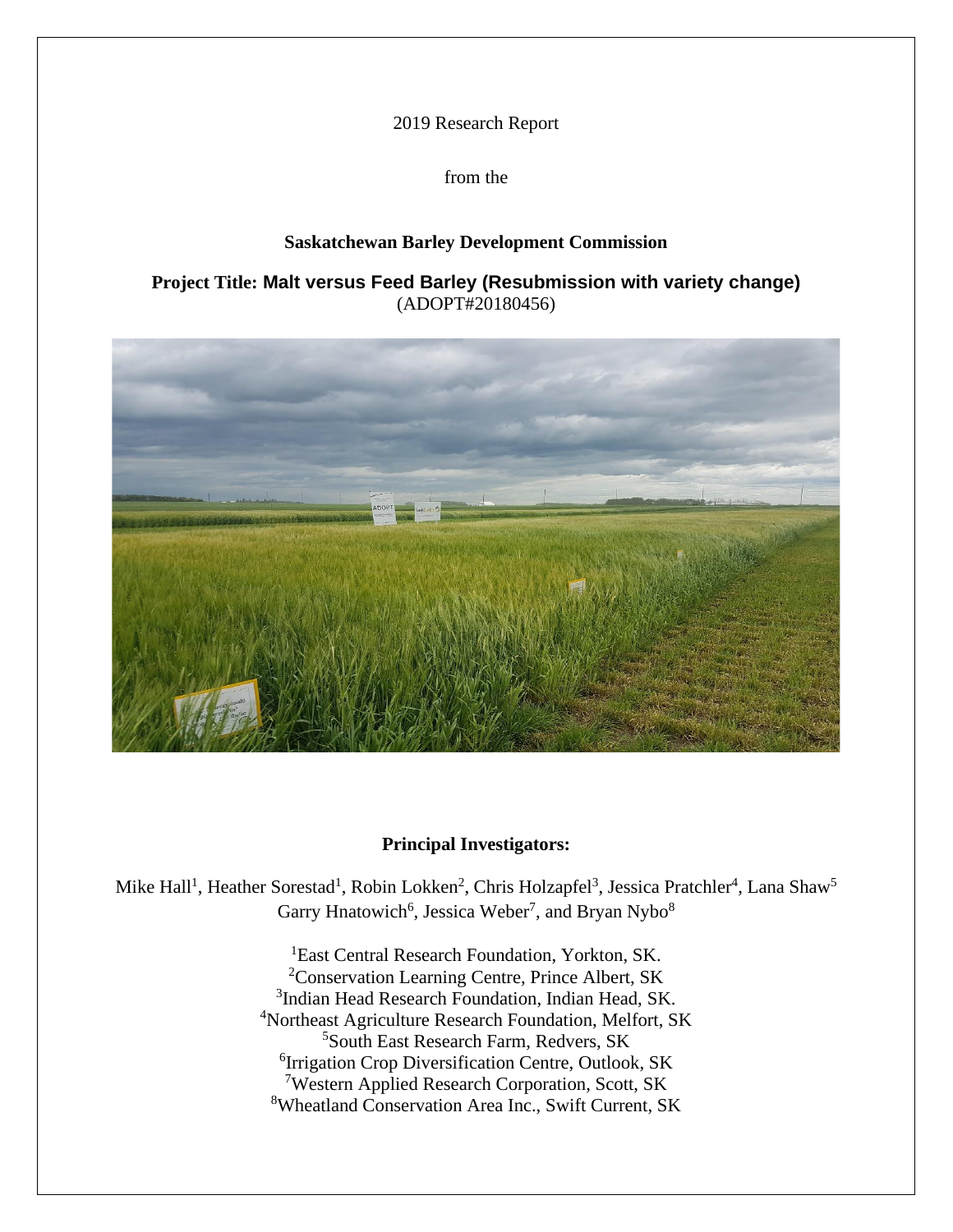#### **Project Identification**

- **1. Project Number:** 20180456
- **2. Producer Group Sponsoring the Project:** SaskBarley
- **3. Project Location(s):** Yorkton, Prince Albert, Indian Head, Melfort, Redvers, Outlook, Scott and Swift Current, SK
- **4. Project start and end dates (month & year):** April 2019 to Winter 2020
- **5. Project contact person & contact details:**

Jill McDonald, Administrator

Saskatchewan Barley Development Commission Phone: 306-370-7237 E-mail: [jmcdonald@saskbarleycommission.ca](mailto:jmcdonald@saskbarleycommission.ca)

Mike Hall, Project Lead

East Central Research Foundation/Parkland College Box 1939, Yorkton, SK, S3N 3X3 Phone: 306-621-6032 Email: [m.hall@parklandcollege.sk.ca](mailto:m.hall@parklandcollege.sk.ca)

# **Objectives and Rationale**

# **6. Project objectives:**

- To demonstrate that newer malt varieties can provide comparable yields to the best feed varieties.
- To demonstrate the importance of adequate plant populations for yield and malt acceptance.
- To demonstrate the differences in nitrogen (N) management for malt versus feed barley varieties.

# **7. Project Rationale:**

Growing barley for malt can be a gamble because if rejected, a large amount of yield is potentially lost compared to growing a feed variety. Work by AgriProfits would suggest that feed, rather than malt varieties, should be grown if the chance of making malt is less than 50%. However, this recommendation is not going to be applicable when the newer, higher yielding malt varieties become widely accepted by maltsters. AC Metcalfe is a popular variety for maltsters; however, there are a number of feed varieties which yield 15 to 20% higher. According the 2018 Saskatchewan Seed Guide, the popular feed variety CDC Austenson yields from 118 to 121% of AC Metcalfe. The malt variety AAC Synergy, which is gaining traction in the market, is more comparable to CDC Austenson as it also yields 118% of AC Metcalfe. If a widely selected malt variety can produce similar yields to the best feed varieties, then there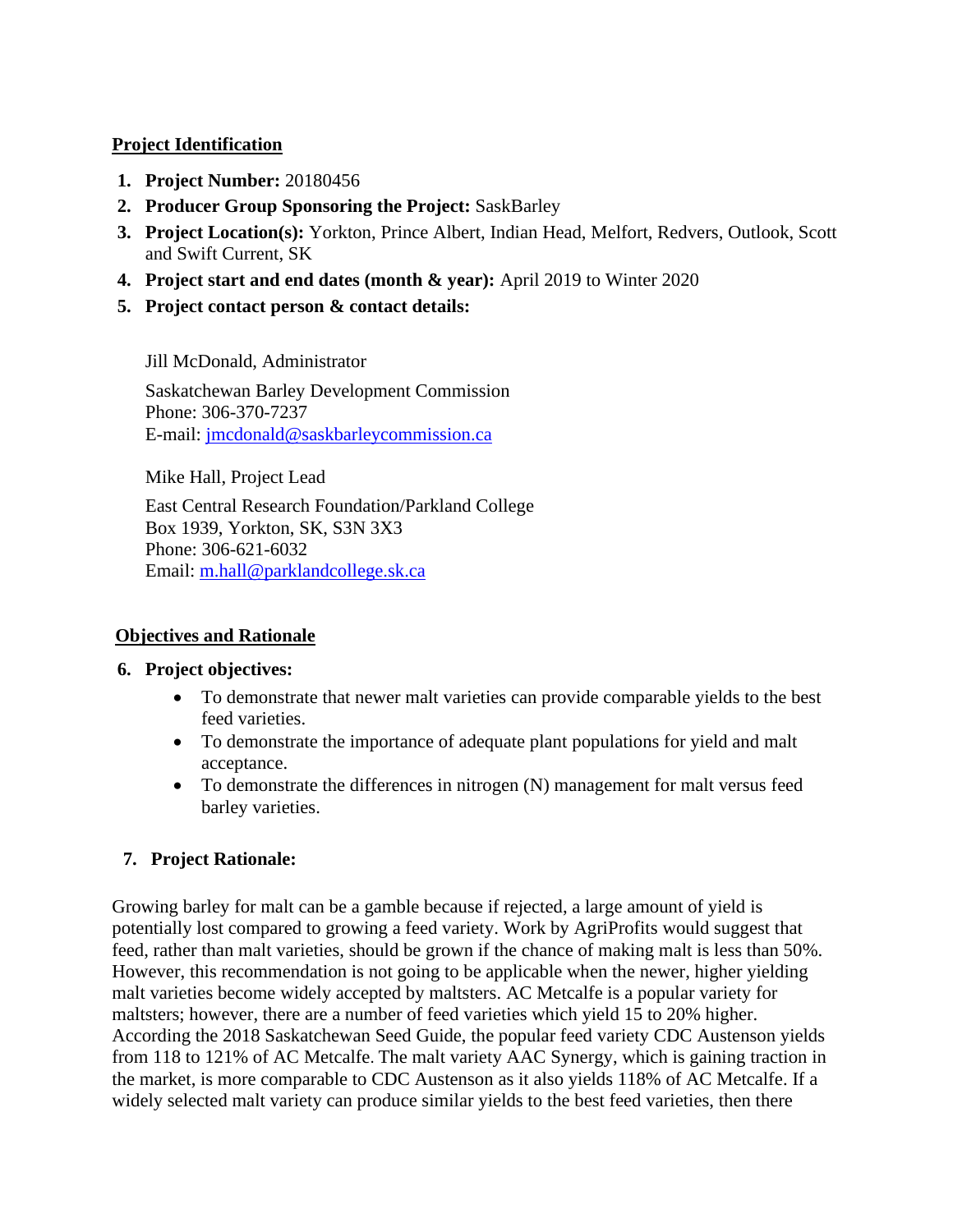would be little reason to grow a feed variety. Yields of feed varieties are not likely to stay ahead of malt varieties as funding for feed variety development is decreasing. The Saskatchewan Barley Development Commission wants to get the message out that newer malt barley varieties can yield as well as feed varieties. As this becomes the case, producers will need to be aware they can grow malt varieties without sacrificing feed yields if their grain is rejected for malt. Those who continue to grow feed varieties will be forfeiting potential economical opportunities with the maltsters.

Producers need to be aware of the importance of seeding rate and nitrogen management for malt and feed varieties. Higher seeding rates have been found to both maximize yield and improve acceptance for malt. Work by John O'Donovan determined  $300$  seeds/m<sup>2</sup> was the optimum seeding rate for malt barley. This resulted in a plant stand of around 220 plants/ $m^2$ . Lower seeding rates increase tillering which can lead to more variable maturity and non-uniform kernels which is undesirable to maltsters. Increasing the seeding rate to 300 seeds/ $m<sup>2</sup>$  may slightly reduce kernel plumpness but produces more uniform kernels which is an acceptable trade off. Using a higher seeding rate also has the advantage of hastening maturity by 2 to 3 days and slightly lowers protein. For feed barley, the optimum seeding rate is often somewhat higher than it is for malt.

Managing nitrogen is particularly important for malt barley where protein levels must not exceed 12.5%. High protein barley means there is less carbohydrate for the malting process which may result in cloudy beer. Nitrogen rates for feed barley can be higher as high protein is not a concern. This project was intended to illustrate those differences by demonstrating basic agronomic practices for newer malt varieties and to help barley producers stay competitive in a changing market.

# **Methodology and Results**

# **8. Methodology:**

Trials were established at all eight AgriARM research sites across all the major soil zones of Saskatchewan. Locations included Yorkton, Redvers, Indian Head, Swift Current, Scott, Outlook, Prince Albert and Melfort.

Each trial was designed as a 3 order factorial with 4 replicates. Plot size and row spacing varied between locations depending on equipment. The first factor compared AAC Synergy (malt variety) vs the Feed variety CDC Austenson. Based on past research the yield for the newer malt varieties should be comparable to the popular feed variety (CDC Austenson) for a given input level. The second factor evaluated seeding rates of 200 and 300 seeds/ $m^2$ . Both varieties should yield better at the higher seeding rate  $(300 \text{ seeds/m}^2)$  and the higher seeding rate should improve the kernel uniformity and improve the chance of the malt variety making the grade. The 3<sup>rd</sup> factor examines nitrogen rate. The impact nitrogen rate has on protein levels, yield, and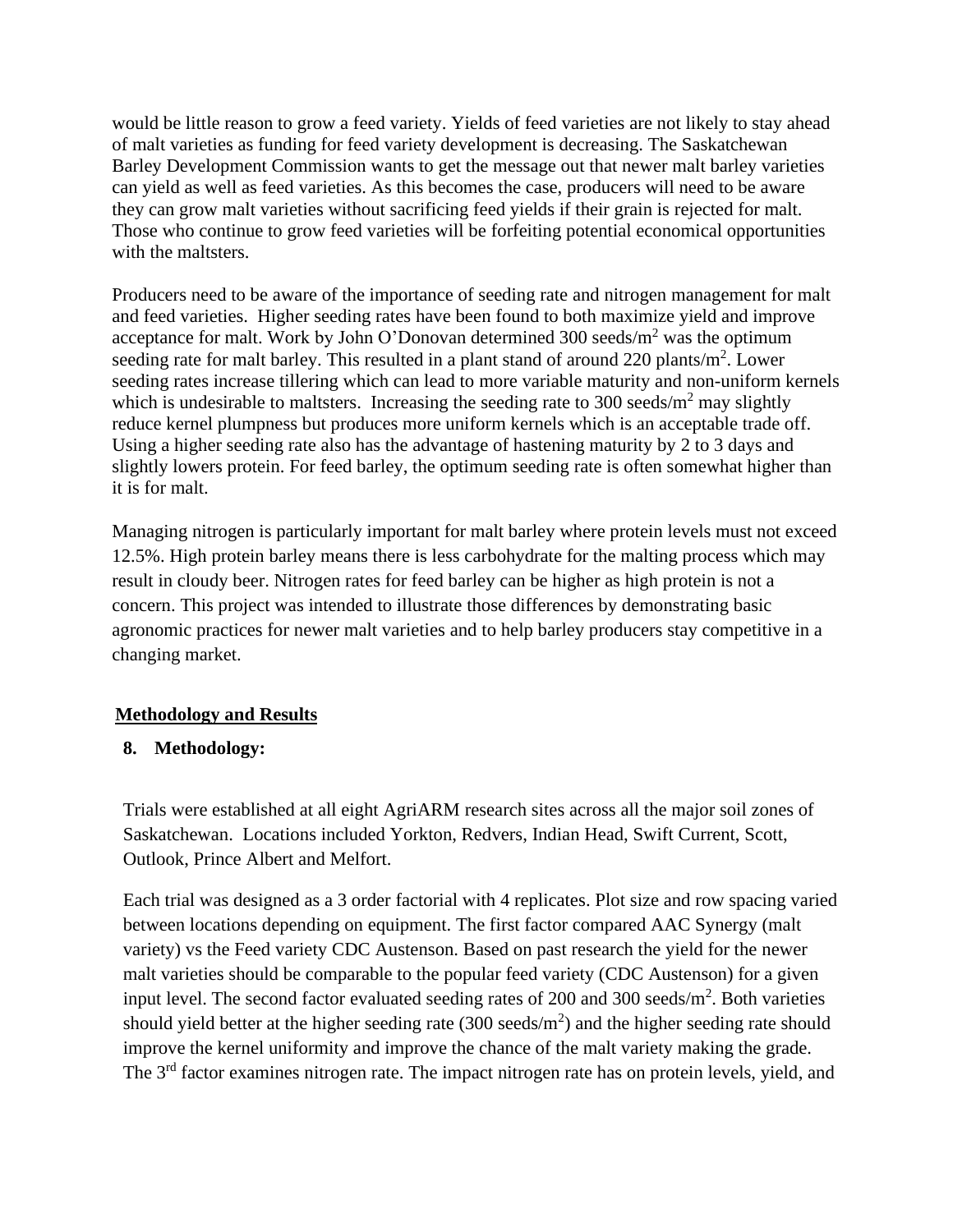selection for malt were determined from these treatments. Table 1 lists the treatments that were established and dates of operations are included in Table 2.

|                | Table 1. Treatment List for Malt versus Feed Barley (Resubmission with |              |                  |  |  |  |  |  |  |  |  |
|----------------|------------------------------------------------------------------------|--------------|------------------|--|--|--|--|--|--|--|--|
|                | variety change) Trial                                                  |              |                  |  |  |  |  |  |  |  |  |
| Trt#           | Variety                                                                | Seeds/ $m^2$ | Lb N/ac soil $+$ |  |  |  |  |  |  |  |  |
|                |                                                                        |              | Fertilizer       |  |  |  |  |  |  |  |  |
| $\mathbf{1}$   | AAC Synergy (Malt)                                                     | 200          | 80               |  |  |  |  |  |  |  |  |
| $\overline{2}$ | AAC Synergy (Malt)                                                     | 200          | 120              |  |  |  |  |  |  |  |  |
| 3              | AAC Synergy (Malt)                                                     | 200          | 160              |  |  |  |  |  |  |  |  |
| $\overline{4}$ | AAC Synergy (Malt)                                                     | 300          | 80               |  |  |  |  |  |  |  |  |
| 5              | AAC Synergy (Malt)                                                     | 300          | 120              |  |  |  |  |  |  |  |  |
| 6              | AAC Synergy (Malt)                                                     | 300          | 160              |  |  |  |  |  |  |  |  |
| $\overline{7}$ | <b>CDC</b> Austenson                                                   | 200          | 80               |  |  |  |  |  |  |  |  |
| 8              | <b>CDC</b> Austenson                                                   | 200          | 120              |  |  |  |  |  |  |  |  |
| 9              | <b>CDC</b> Austenson                                                   | 200          | 160              |  |  |  |  |  |  |  |  |
| 10             | <b>CDC</b> Austenson                                                   | 300          | 80               |  |  |  |  |  |  |  |  |
| 11             | <b>CDC</b> Austenson                                                   | 300          | 120              |  |  |  |  |  |  |  |  |
| 12             | <b>CDC</b> Austenson                                                   | 300          | 160              |  |  |  |  |  |  |  |  |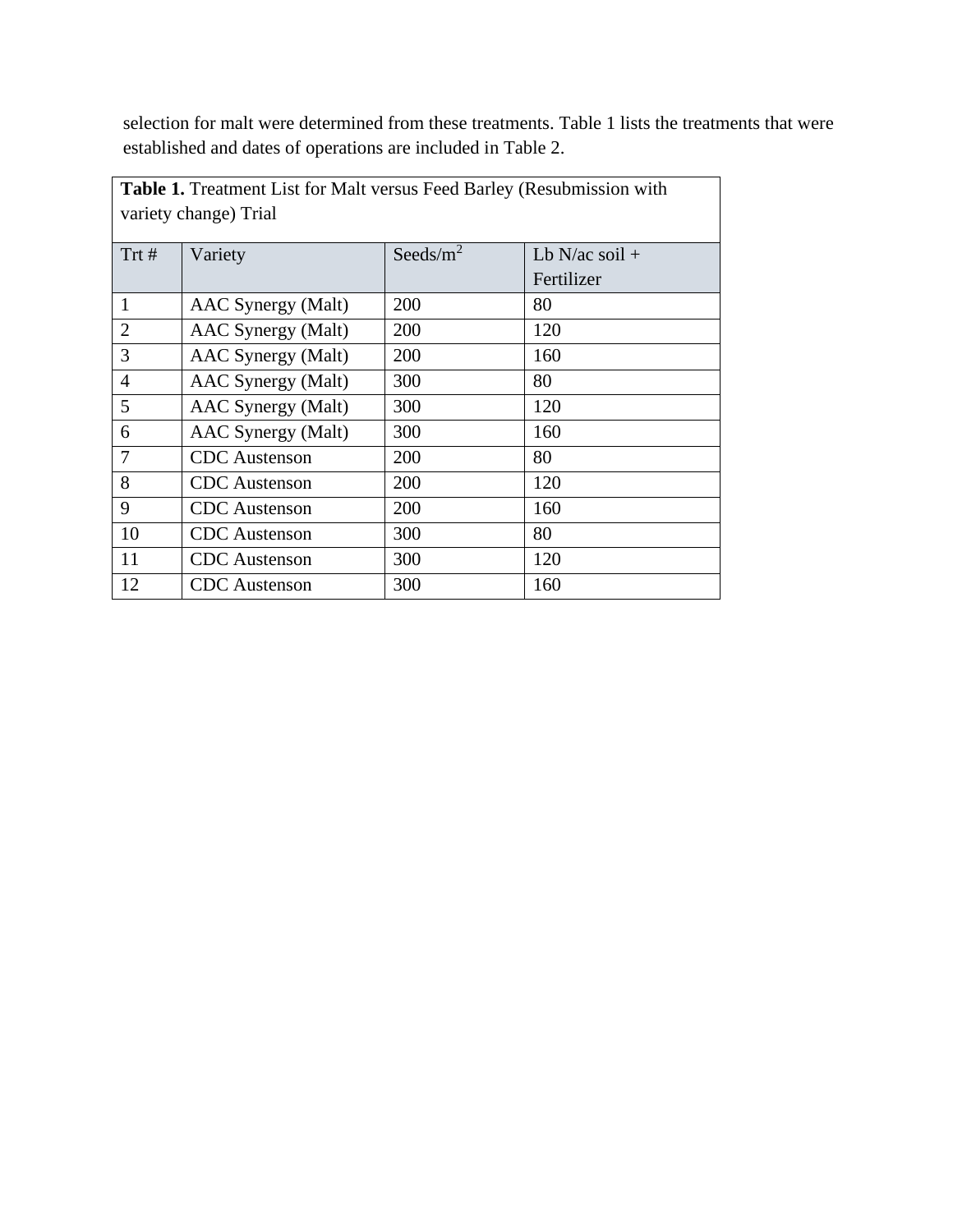|                                      | Table 2. Dates of operations in 2019 for the Malt versus Feed Barley Management (Resubmission with variety and N change) |                                                                                                                         |                                                                                                             |                                |                                             |                                                                         |                                                                                                                     |                                                        |  |  |  |  |
|--------------------------------------|--------------------------------------------------------------------------------------------------------------------------|-------------------------------------------------------------------------------------------------------------------------|-------------------------------------------------------------------------------------------------------------|--------------------------------|---------------------------------------------|-------------------------------------------------------------------------|---------------------------------------------------------------------------------------------------------------------|--------------------------------------------------------|--|--|--|--|
|                                      |                                                                                                                          |                                                                                                                         |                                                                                                             |                                |                                             |                                                                         |                                                                                                                     |                                                        |  |  |  |  |
| <b>Activity</b>                      | <b>Indian</b><br><b>Head</b>                                                                                             | <b>Melfort</b>                                                                                                          | <b>Outlook</b>                                                                                              | <b>Prince</b><br><b>Albert</b> | <b>Redvers</b>                              | <b>Scott</b>                                                            | <b>Swift Current</b>                                                                                                | <b>Yorkton</b>                                         |  |  |  |  |
| Pre-seed<br>Herbicide<br>Application | May 12<br>Roundup<br>Weathermax<br>540 (0.67)<br>L/ac)                                                                   | May 24<br>Glyphosate<br>540 (0.5)<br>$L/ac$ ) +<br>Heat LQ<br>$(21 \text{ mL/ac})$                                      | N/A                                                                                                         | N/A                            | N/A                                         | May 19 Glyposate 540<br>$(1L/ac) + AIM$<br>(35mL/ac)                    | May 13 (glyphosate)                                                                                                 | n/a                                                    |  |  |  |  |
| Seeding                              | May 6                                                                                                                    | May 14                                                                                                                  | May 14                                                                                                      | May<br>23                      | May 4                                       | May 14                                                                  | May 14                                                                                                              | May 7                                                  |  |  |  |  |
| Emergence<br>Counts                  | May 28                                                                                                                   | June 18                                                                                                                 | N/A                                                                                                         | June<br>12                     | June 3                                      | June 5                                                                  | June 3                                                                                                              | May 28 and<br>May 29                                   |  |  |  |  |
| In-crop<br>Herbicide<br>Application  | June 13<br>Prestige XC<br>A(0.17)<br>$L/ac$ ) +<br>Prestige XC<br>B(0.8 L/ac)<br>+ Axial BIA<br>(0.5 L/ac)               | June 27<br>Axial $(0.5)$<br>L/ac)<br>July 4<br>Prestige<br><b>XCA</b> (0.13)<br>$L/ac$ )+<br>Prestige B<br>$(0.6$ L/ac) | June 13<br>Infinity<br>(0.33L/ac)<br>$+$ Assert<br>(0.67L/ac)<br>$+$ pH<br>adjuster<br>$(155 \text{ g/ac})$ | June<br>27<br>Stellar          | June 10<br><b>Buctril</b><br>M<br>(0.4L/ac) | June 26 Axial $(0.5 \text{ L/ac})$<br>$+$ Buctril M (0.4L/ac)<br>@10gpa | June 20<br>Liquid Achieve<br>$(200ml/ac + Infinity)$<br>$(330ml/ac) + Turbo$<br>Charge (500ml/100L<br>spray volume) | June 10<br>$Axial +$<br>Frontline<br>June 25<br>(MCPA) |  |  |  |  |
| In-crop<br>Fungicide<br>Application  | July 4<br>Trivepro A<br>$(0.4 L/ac) +$<br>Trivepro B<br>$(0.12 \text{ L/ac})$                                            | N/A                                                                                                                     | July 23<br>Caramba<br>(400)<br>mL/ac                                                                        | N/A                            | N/A                                         | June 13 Propel (200<br>mL/ac<br>@gpa                                    | July 10 Aceplla                                                                                                     | July 3<br>Acapella                                     |  |  |  |  |
| Lodging<br>Rating                    | N/A                                                                                                                      | Sept 4                                                                                                                  | Completed<br>as<br>treatments<br>matured<br>individually                                                    | N/A                            | N/A                                         | Aug 26                                                                  | Aug 19                                                                                                              | Sept 3                                                 |  |  |  |  |
| Harvest                              | Aug 16                                                                                                                   | Sept 18                                                                                                                 | Sept 24                                                                                                     | Sept<br>16                     | Aug 19                                      | Sept 18                                                                 | Aug 22                                                                                                              | Sept 4                                                 |  |  |  |  |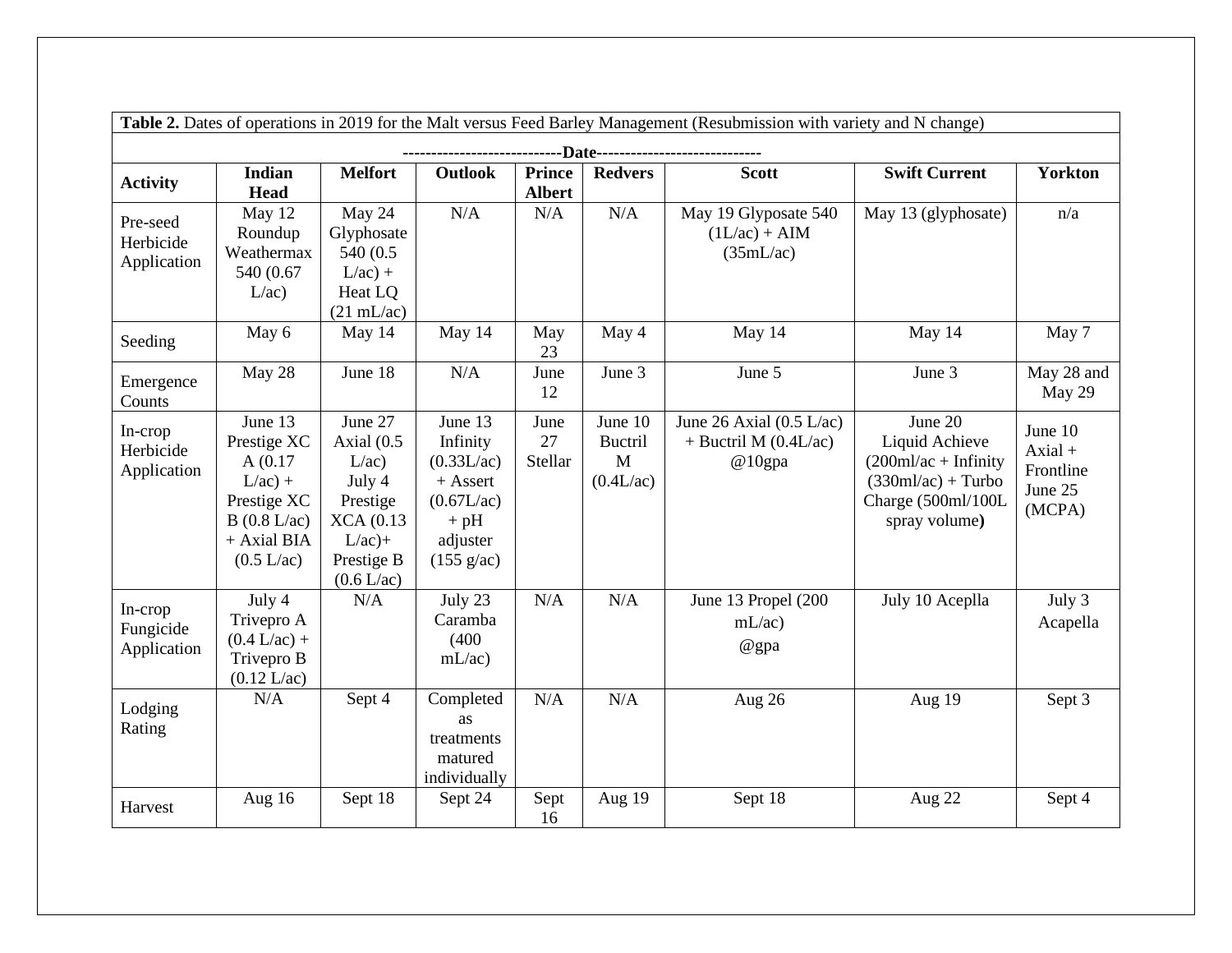#### **9. Results:**

#### *Growing Season Weather*

Mean monthly temperatures and precipitation amounts for 8 locations are provided with the long-term averages in Table 3 and 4. The 2019 season was cooler than average at all sites. Rainfall was below average for all sites except Scott and Swift Current. Irrigation applied to the Outlook site included 8 mm in May, 62.5 mm in June, 45.5 mm in July and 12.5 mm in August.

**Table 3.** Mean monthly temperatures amounts along with long-term (1981-2010) normals for the 2019 growing seasons at 8 sites in Saskatchewan.

| <b>Location</b>      | Year      | May  | June | <b>July</b> | <b>August</b>                                                 | Avg. /<br><b>Total</b> |
|----------------------|-----------|------|------|-------------|---------------------------------------------------------------|------------------------|
|                      |           |      |      |             | ------------ <i>Mean Temperature</i> (°C) ------------------- |                        |
| <b>Indian Head</b>   | 2019      | 8.9  | 15.7 | 17.4        | 15.8                                                          | 14.4                   |
|                      | Long-term | 10.8 | 15.8 | 18.2        | 17.4                                                          | 15.6                   |
| Melfort              | 2019      | 8.8  | 15.3 | 16.9        | 14.9                                                          | 14.0                   |
|                      | Long-term | 10.7 | 15.9 | 17.5        | 16.8                                                          | 15.2                   |
| Outlook              | 2019      | 9.9  | 16.0 | 18.0        | 16.2                                                          | 15.0                   |
|                      | Long-term | 11.5 | 16.1 | 18.9        | 18.0                                                          | 16.1                   |
| Prince Albert        | 2019      | 9.5  | 15.8 | 17.4        | 15.1                                                          | 14.5                   |
|                      | Long-term | 10.4 | 15.3 | 18.0        | 16.7                                                          | <i>15.1</i>            |
| Redvers              | 2019      | 9.5  | 16.3 | 18.5        | 16.6                                                          | 15.2                   |
|                      | Long-term | 12   | 16   | 19          | 18                                                            | 16.3                   |
| Scott                | 2019      | 9.1  | 14.9 | 16.1        | 14.4                                                          | 13.6                   |
|                      | Long-term | 10.8 | 14.8 | 17.3        | 16.3                                                          | 14.8                   |
| <b>Swift Current</b> | 2019      | 9.5  | 15.8 | 17.7        | 16.8                                                          | 15.0                   |
|                      | Long-term | 11   | 15.7 | 18.4        | 17.9                                                          | 15.8                   |
| Yorkton              | 2019      | 8.6  | 16   | 18.3        | 16.1                                                          | 14.8                   |
|                      | Long-term | 10.4 | 15.5 | 17.9        | 17.1                                                          | 15.2                   |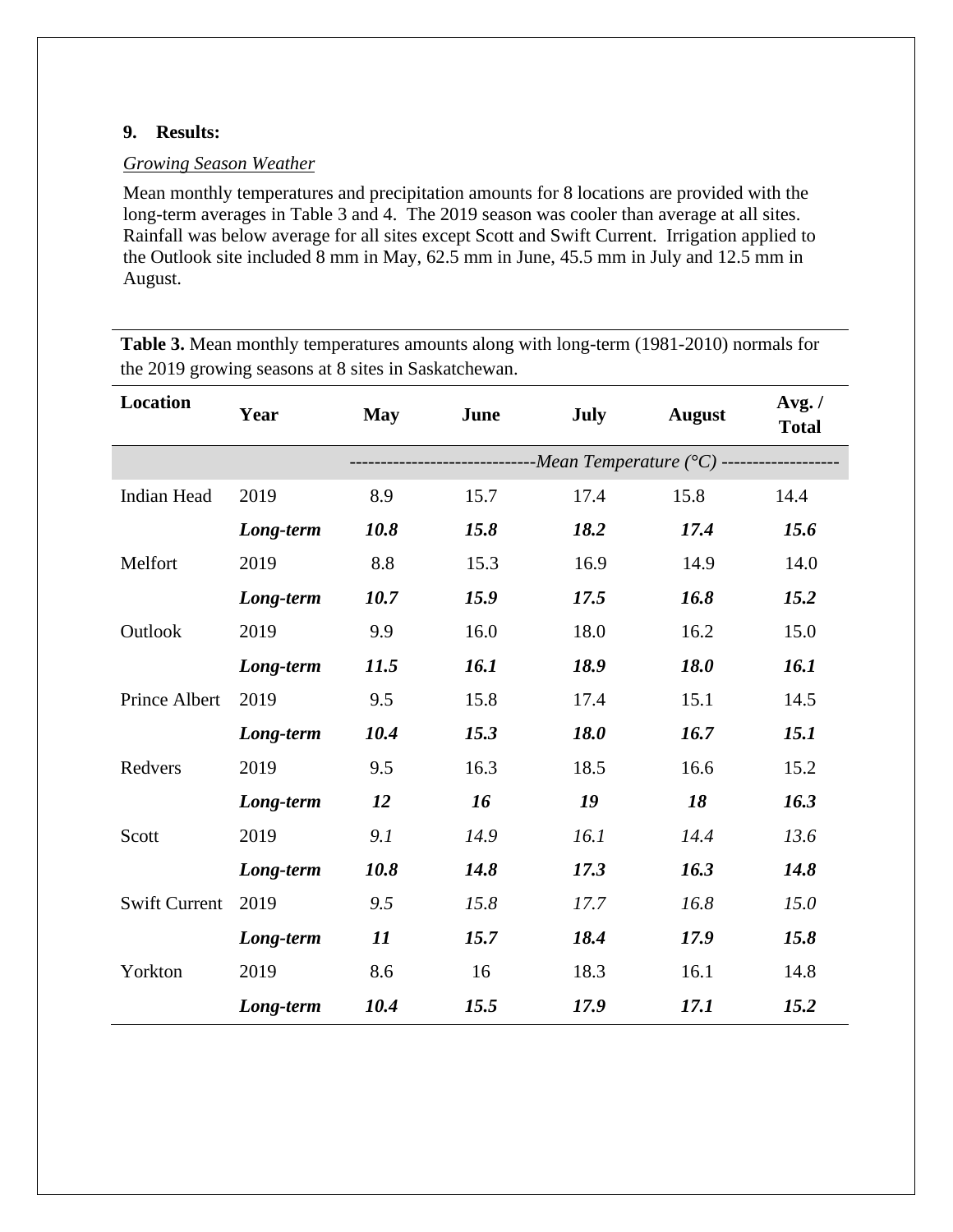| Location             | Year       | <b>May</b> | June | <b>July</b> | <b>August</b>                                                         | Avg. /<br><b>Total</b> |
|----------------------|------------|------------|------|-------------|-----------------------------------------------------------------------|------------------------|
|                      |            |            |      |             | ---------------------- <i>Precipitation</i> (mm) -------------------- |                        |
| <b>Indian Head</b>   | 2019       | 13.3       | 50.4 | 53.1        | 96.0                                                                  | 212.8                  |
|                      | Long-term  | 51.7       | 77.4 | 63.8        | 51.2                                                                  | 241.4                  |
| Melfort              | 2019       | 18.8       | 87.4 | 72.7        | 30.7                                                                  | 209.6                  |
|                      | Long-term  | 42.9       | 54.3 | 76.7        | 52.4                                                                  | 226.3                  |
| Outlook              | 2019       | 13.2       | 90.2 | 43.8        | 39.6                                                                  | 186.8                  |
|                      | Long-term  | 42.6       | 63.9 | 56.1        | 42.8                                                                  | 205.4                  |
| Prince Albert        | 2019       | 30.0       | 54.4 | 57.4        | 16.8                                                                  | 158.6                  |
|                      | Long-term  | 44.7       | 68.6 | 76.6        | 61.6                                                                  | 251.5                  |
| Redvers              | 2019       | 18.0       | 79.0 | 54.0        | 88.0                                                                  | 239                    |
|                      | Long-term  | 60         | 91   | 78          | 64                                                                    | 293                    |
| Scott                | 2019       | 12.7       | 97.7 | 107.8       | 18                                                                    | 236.2                  |
|                      | Long -term | 38.9       | 69.7 | 69.4        | 48.7                                                                  | 226.7                  |
| <b>Swift Current</b> | 2019       | 13.3       | 156  | 11.1        | 42.6                                                                  | 223                    |
|                      | Long-term  | 42.1       | 66.1 | 44          | 35.4                                                                  | 187.6                  |
| Yorkton              | 2019       | 11.1       | 81.6 | 49.1        | 32.2                                                                  | 174                    |
|                      | Long-term  | 51         | 80   | 78          | 62                                                                    | 272                    |

**Table 4.** Precipitation amounts along with long-term (1981-2010) normals for the 2019 growing seasons at 8 sites in Saskatchewan.

Table 5 lists soil test results from each location. Levels of soil N were high at Melfort, Redvers and Swift Current. Soil N tested low at Outlook.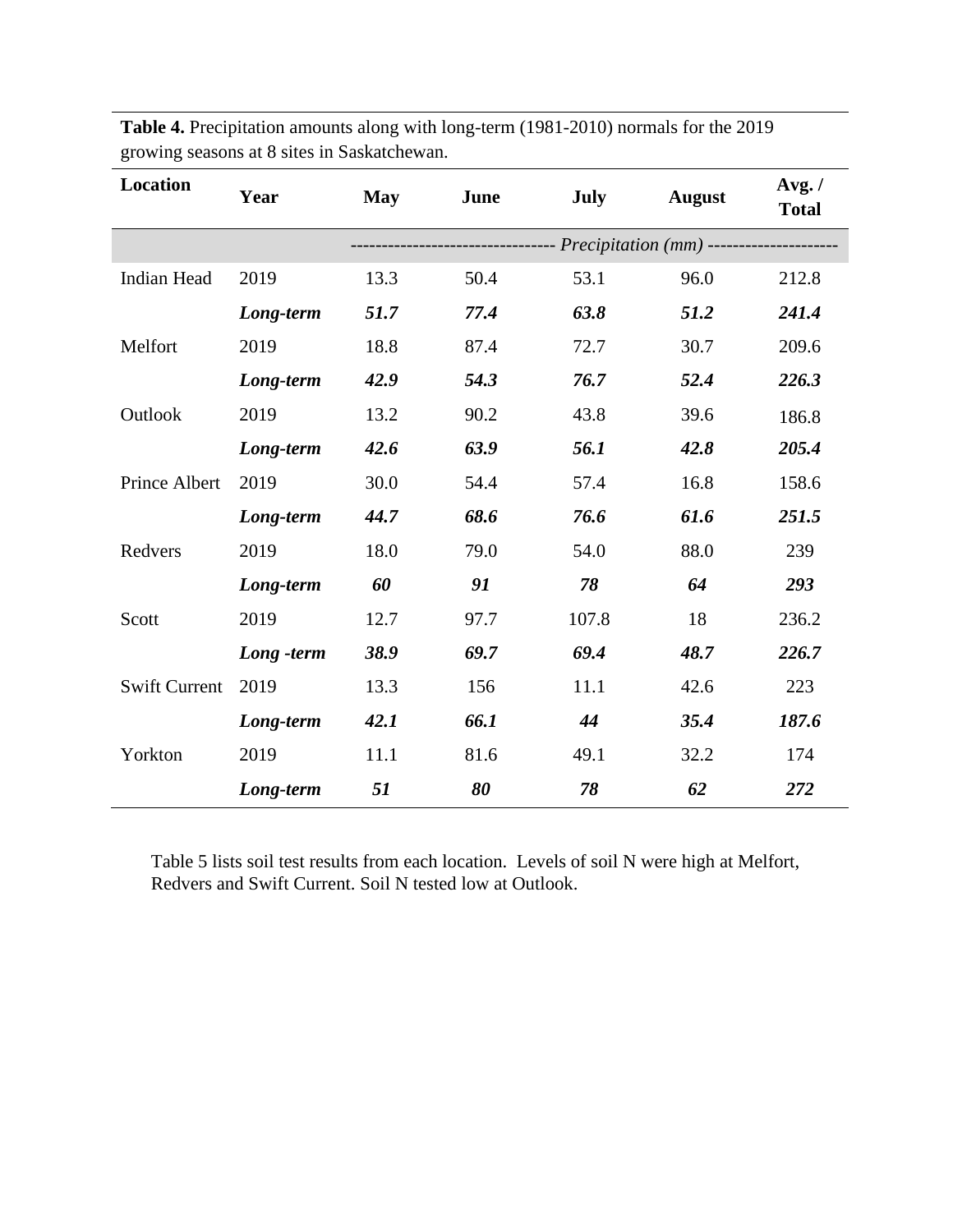| <b>Table 5.</b> Soil Test Nitrate Levels for each location. |                       |                            |                   |                                |                |              |                                    |                |  |  |
|-------------------------------------------------------------|-----------------------|----------------------------|-------------------|--------------------------------|----------------|--------------|------------------------------------|----------------|--|--|
| <b>Nitrate</b><br><b>Levels</b><br>$(lbs NO3$ -<br>$N$ /ac) | Indian<br><b>Head</b> | <b>Melfort</b>             | <b>Outlook</b>    | <b>Prince</b><br><b>Albert</b> | <b>Redvers</b> | <b>Scott</b> | <b>Swift</b><br><b>Curren</b><br>t | <b>Yorkton</b> |  |  |
| $0-15$ cm $(0-$<br>6in)                                     | 15<br>lb/ac           | 23 lb/ac                   | $6 \text{ lb/ac}$ | 20<br>lb/ac                    | $34$ lb/ac     | $14$ lb/ac   | 17 lb/ac                           | $14$ lb/ac     |  |  |
| 15-30cm<br>$(6-12in)$                                       |                       | $22$ lb/ac                 |                   | 15<br>1 <sub>b</sub> /ac       |                |              |                                    |                |  |  |
| $15-60$ cm<br>$(6-24in)$                                    | 27<br>lb/ac           |                            | $9$ lb/ac         |                                | $51$ lb/ac     | 18 lb/ac     | $66$ lb/ac                         | $18$ lb/ac     |  |  |
| <b>Total</b><br>$0-60cm$<br>$(0-24in)$                      | 42<br>lb/ac           | 67.5<br>1 <sub>b</sub> /ac | $15$ lb/ac        |                                | $85$ lb/ac     | $32$ lb/ac   | $83$ lb/ac                         | $32$ lb/ac     |  |  |
| <b>Total</b><br>$0-30cm$<br>$(0-12in)$                      |                       |                            |                   | 35<br>lb/ac                    |                |              |                                    |                |  |  |

As expected, increasing seeding rate from 200 to 300 seeds/ $m<sup>2</sup>$  significantly increased plant emergence at all reporting locations (Table 6). Emergence data was not available from Outlook. When averaged across locations, 200 and 300 seeds/ $m<sup>2</sup>$  resulted in plant populations of 158 and  $211/m<sup>2</sup>$ , respectively; however, emergence varied between locations (Table 7). Plant densities were lower at Melfort and Prince Albert, averaging 84 and  $125/m^2$  when seeding 200 seeds/m<sup>2</sup> and 111 and  $164/m^2$  when seeding 300 seeds/m<sup>2</sup>, respectively. Stand establishment at the remaining sites was as expected. The goal was to produce similar emergence rates for AAC Synergy and CDC Austenson and this was essentially achieved. Emergence between varieties did statistically differ by 10% at Yorkton, however, this difference is unlikely to have favored or hindered one variety over the other. Increasing N rates significantly decreased emergence at Melfort, Prince Albert, Redvers, Scott and Swift Current but not at Indian Head or Yorkton (Table 7). The impact was quite large at Melfort, where increasing N levels from 80 to 160 lb/ac (includes soil N) decreased emergence from 117 to 69 plants/ $m<sup>2</sup>$ , respectively. The impact was also relatively large at Prince Albert, where emergence was decreased from 162 to 126 plant/m<sup>2</sup> in response to increasing N levels from 80 to 160 lb/ac.

Barley grain yields varied between locations. The highest yielding sites were Outlook and Yorkton averaging 7734 and 7308 kg/ha, respectively. Soil moisture reserves were good at Yorkton and Outlook was under irrigation. The lowest yielding site was Swift Current averaging 3146 kg/ha. Prince Albert was the second lowest yielding site at 4350 kg/ha and the remaining sites produced yields in the range of 5000 kg/ha.

Averaged across location, the yield of AAC Synergy and CDC Austenson were within 0.16% of each other. While yields were virtually identical overall, their ranking did vary substantially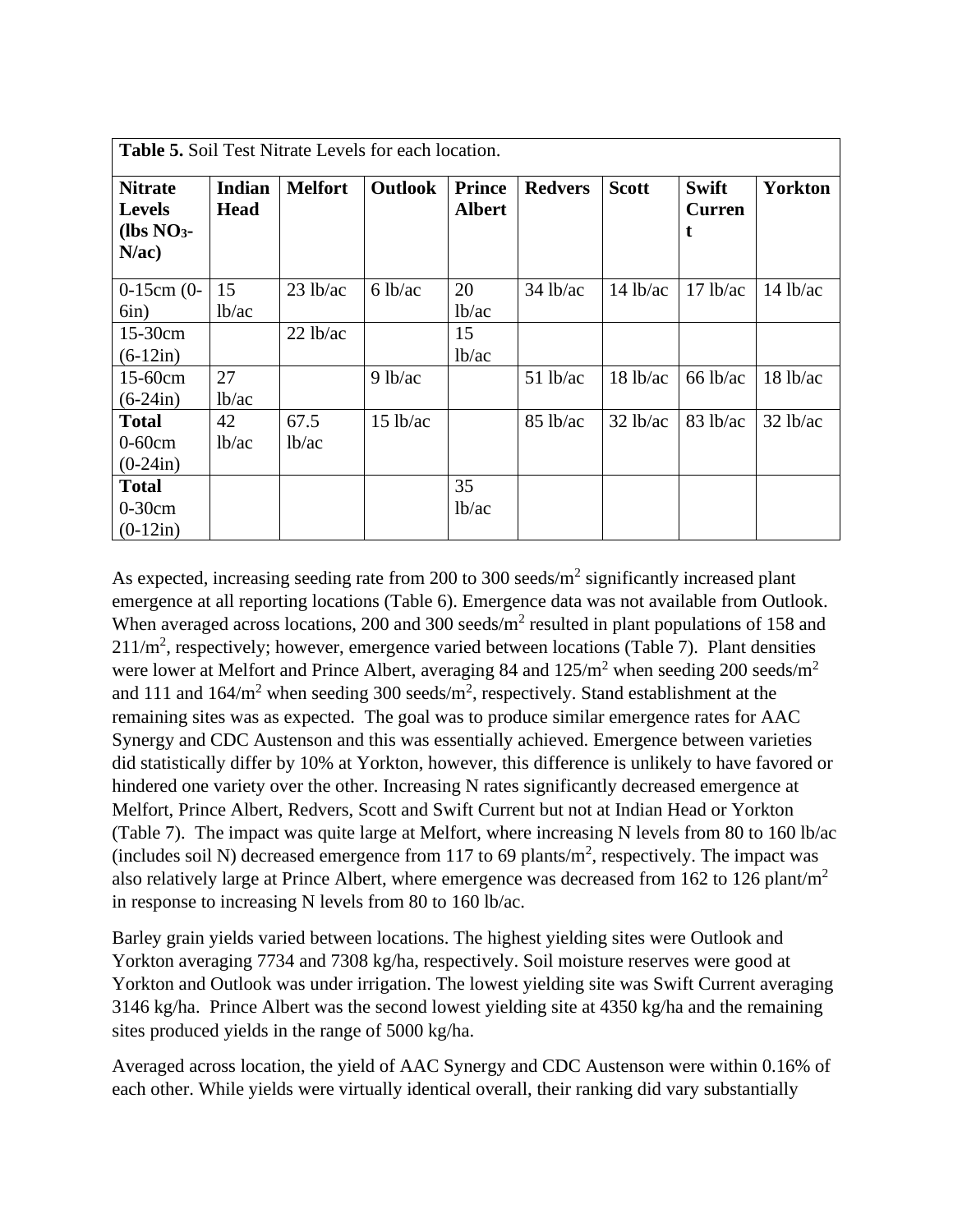between locations even though the same seedlot was used at all locations. The malt variety AAC Synergy significantly yielded 2.6, 5.1 and 11.9% more grain than the feed variety CDC Austenson at Indian Head, Redvers and Swift Current, respectively (Table 9 and 10). In contrast, CDC Austenson was significantly higher yielding by 9.5 and 16.7% at Melfort and Prince Albert, respectively. Yields did not statistically differ between varieties at Outlook, Scott or Yorkton.

Yield differences between seeding rates were minor and none were significant at the 5% level of confidence (Table 9 and 10). However, the lower seeding rate at Redvers resulted in 3.7% more yield at the 6.3% level of confidence. Numerically, the lower seeding rate resulted in 7% more yield at Swift Current. Lower seeding rates tend to be more beneficial if conditions are dry due to less interplant competition. This was certainly the case for many locations in early spring. Overall, seeding rate had little effect on yield when considering all locations.

Increasing nitrogen levels from 80 to 160 lb/ac, which includes soil N (0-24 inches), significantly increased yield at Melfort, Scott and Yorkton by 13, 18 and 24%, respectively (Table 9 and 10). At Redvers, added N significantly reduced yield by 7%. For the remaining sites, yield was unresponsive to added N and no significant differences were detected.

Treatment means for quality factors are listed in tables 12 to 14. Data for test weight % plump, protein, and germination were combined together using site for replication to determine if seeding rate or rate of N impacted those variables. Only N rate significantly increased protein content of grain. On average, N levels of 80, 120 and 160 lb/ac resulted in grain proteins of 11.8, 12.6, and 13.1 percent, respectively. Increasing seeding rate did not significantly reduce protein or % plumps, however there was a trend for % plumps to decrease from 91.8 to 90.2% as N rates were increased from 80 to 160 lb N/ac. When averaged over location, the bushel weights for AAC Synergy and CDC Austenson were 48.7 lb/W bu (314 g/0.5l) and 50.4 lb/W bu (325 g/0.5l), respectively. For feed barley bushel weight should be above 48 lb/W bu.

Malt barley grain protein was based off of a bulked sample from the 4 replicates for each treatment. While the data cannot be analyzed statistically, grain protein tended to increase with added N at all locations (Table 12). However, the level of grain protein and the response to N level differed substantially between locations. Malsters typically want barley with a protein content between 11 and 12.5%. Even at the lowest level of N, % protein was too high for the grain to be selected for malt at Prince Albert and Swift Current. This likely occurred because the yield potential at these sites was relatively low. High yields are needed to produce starchy kernels which dilutes the protein. The remaining sites all had at least one treatment which produced grain protein within acceptable limits for malt. The highest level of N which still provided an acceptable level of grain protein varied between the remaining locations. When averaged across seeding rates, the highest N level which produced grain with an acceptable protein concentration for malt was 80 lb N/ac at Indian Head (12.3% protein), 120 lb N/ac at Redvers (11.7% protein) and 160 lb/ac at Melfort, Scott and Yorkton resulting in average grain proteins of 10, 12.5 and 11.4, respectively. Determining the highest N level for Outlook was difficult as % grain protein hovered at the end of the acceptable range regardless of N level.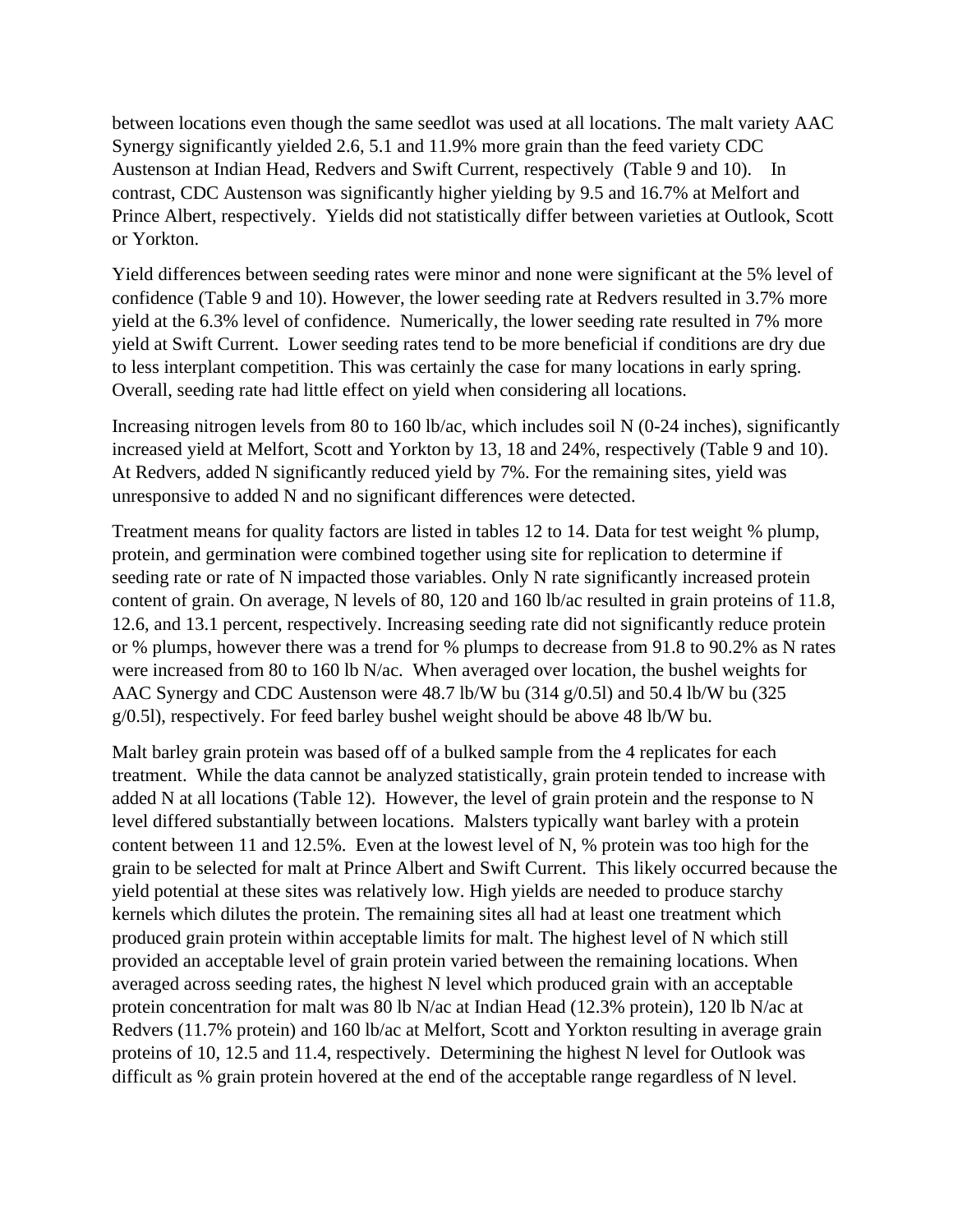However, the highest level of N that produced acceptable levels of grain protein is not necessarily the most economical rate of N.

The most economic rate of N for AAC Synergy (malt) and CDC Austenson (feed) was determined using their yield responses to added N (averaged over seeding rate) and the prices of \$4.68/bu for malt and \$3.70/bu for feed. The optimum rate of N was the point at which \$1/ac of additional N (at 50 cents/lb) produced \$1/ac of additional revenue. However, the optimum N rate for malt also had to take into consideration that grain protein above 12.5% would result in rejection for malt.

Based on the above criteria, the most economic level of N for Scott was 155 lb/ac for malt (AAC Synergy) and 123 lb/ac for feed (CDC Austenson) (Figure 1). At Melfort, the most economic rate of N for feed was 116 lb/ac (Figure 2). Calculating the most economic rate of N for malt was questionable as the response curve was linear. This means the rate of return is same for every pound of added N which is not likely. Unfortunately, it was not possible to determine the most economic rate of N for either variety at the rest of the sites. At Yorkton, rates of N tested did not go high enough to determine the most economic rate for either variety (Figure 3). The yield response to N was very steep and very similar for both varieties at Yorkton. This means the most economic rate of N was somewhere beyond the level of 160 lb/ac. Even for malt, additional N would have been economical at Yorkton as protein was only 11.35% at the 160 lb N/ac level. For the remaining sites, N levels tested did not go low enough and the optimum level of N for both feed and malt was below 80 lb/ac. At Swift Current, Prince Albert and Outlook, even the lowest level of N at 80 lb/ac would not have produced malt as protein levels were above 12.5% (Figures 4, 5 and 6). Moreover, yields for both malt and feed were unresponsive to levels of N beyond 80 lb/ac. While an N level of 80 lb/ac did result in acceptable levels of grain protein at Indian Head and Redvers, further increases in N did not significantly increase yield of feed or malt (Figures 7 and 8). Thus the most economic level of N at Swift Current, Prince Albert, Outlook, Indian Head and Redvers was somewhere below 80 lb/ac for both AAC Synergy (malt) and CDC Austenson (feed).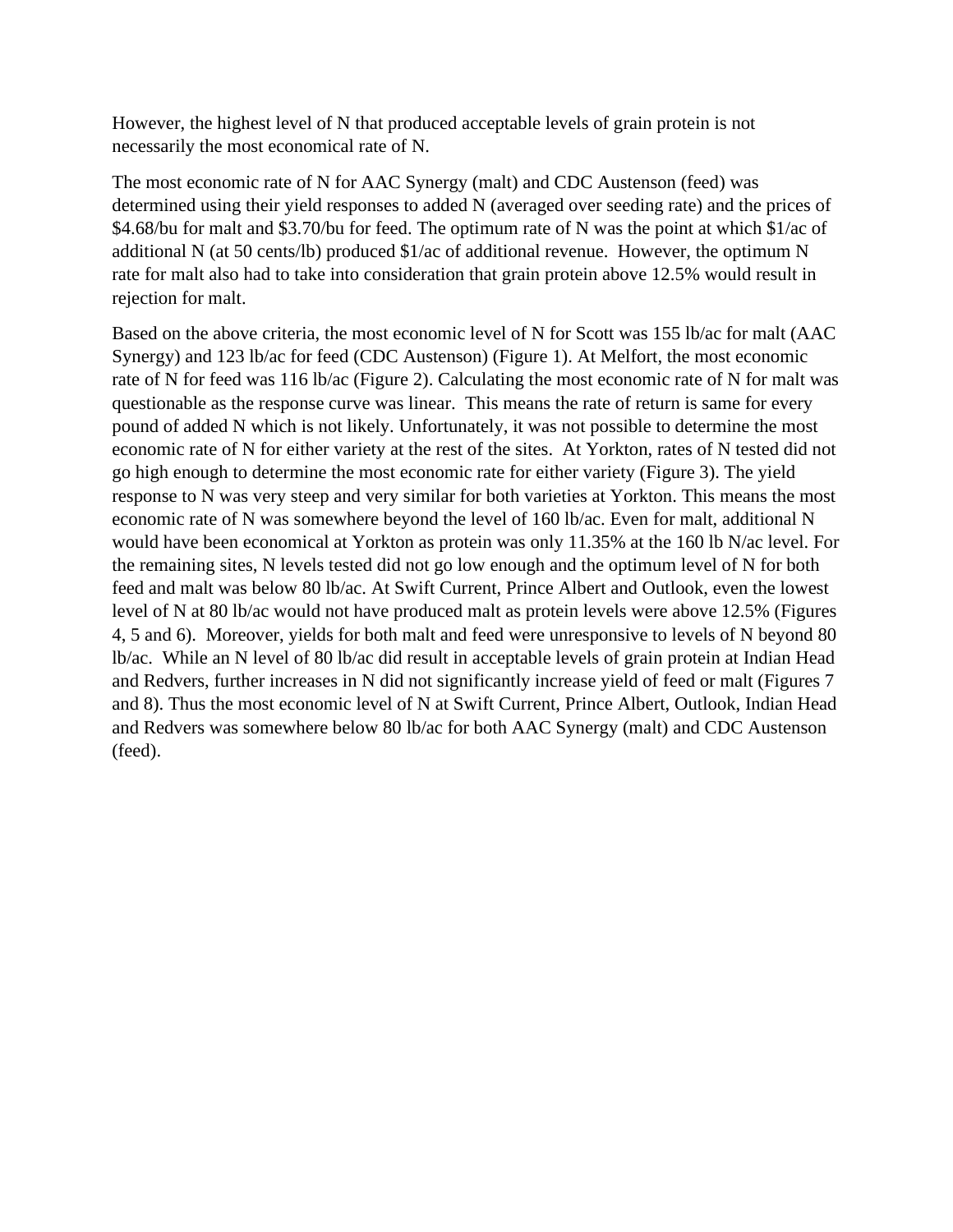

Figure 2. Melfort Yield/Protein of AAC Synergy vs Yield of CDC Austenson 2019

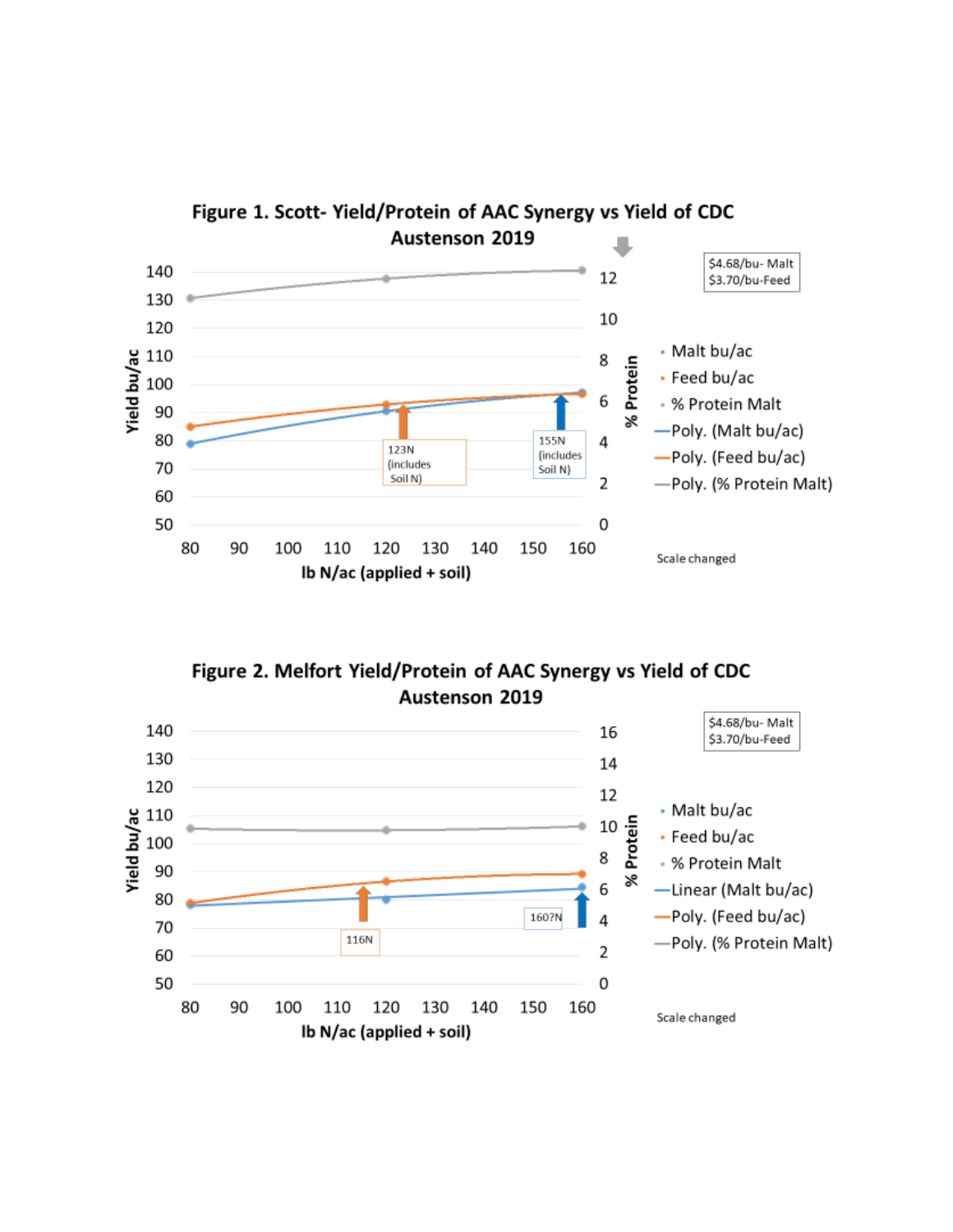

Figure 3. Yorkton-Yield/Protein of AAC Synergy vs Yield of CDC

Figure 4. Swift Current- Yield/Protein of AAC Synergy vs Yield of **CDC Austenson 2019** 

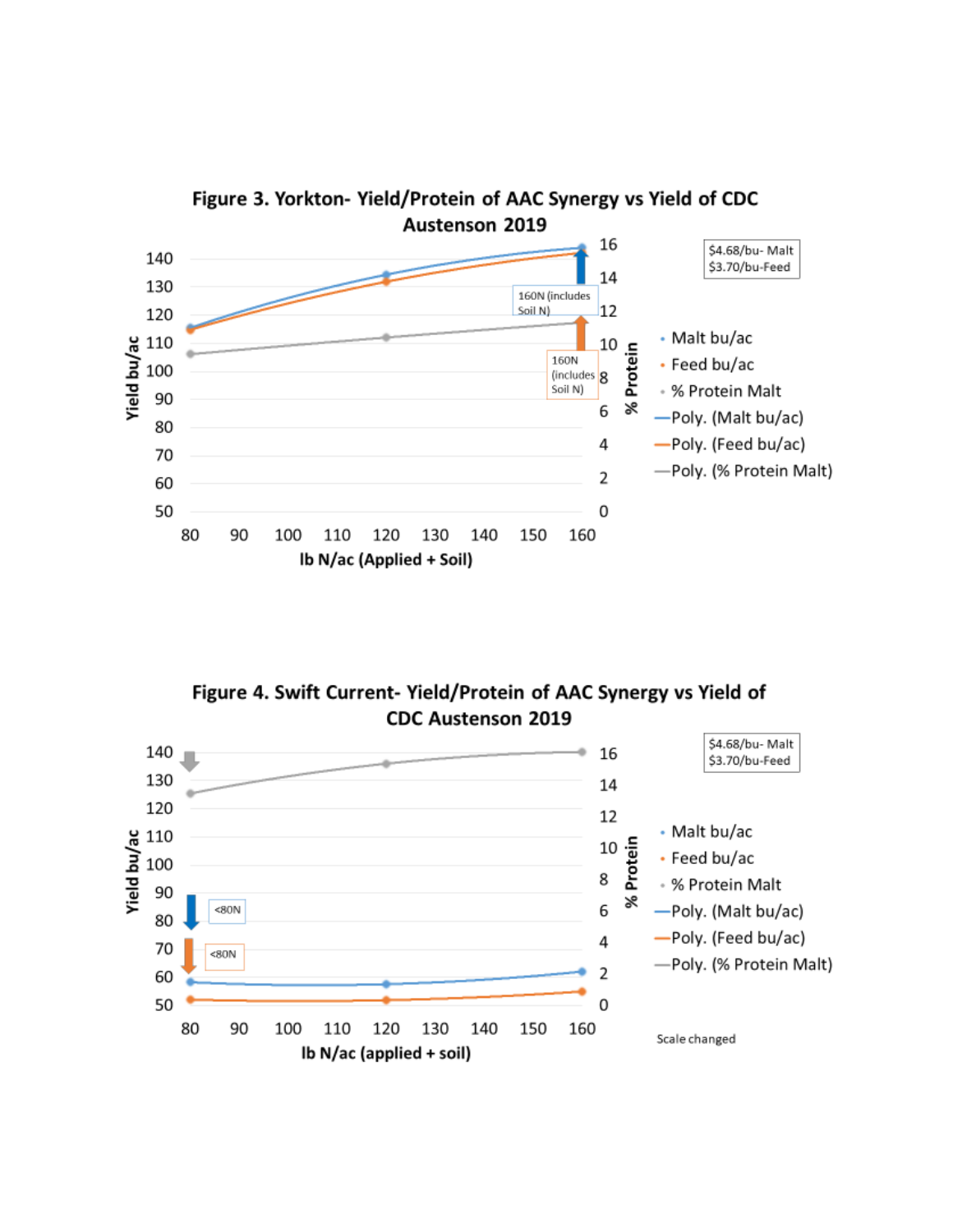

Figure 6. Outlook Yield/Protein of AAC Synergy vs Yield of CDC **Austenson 2019** 

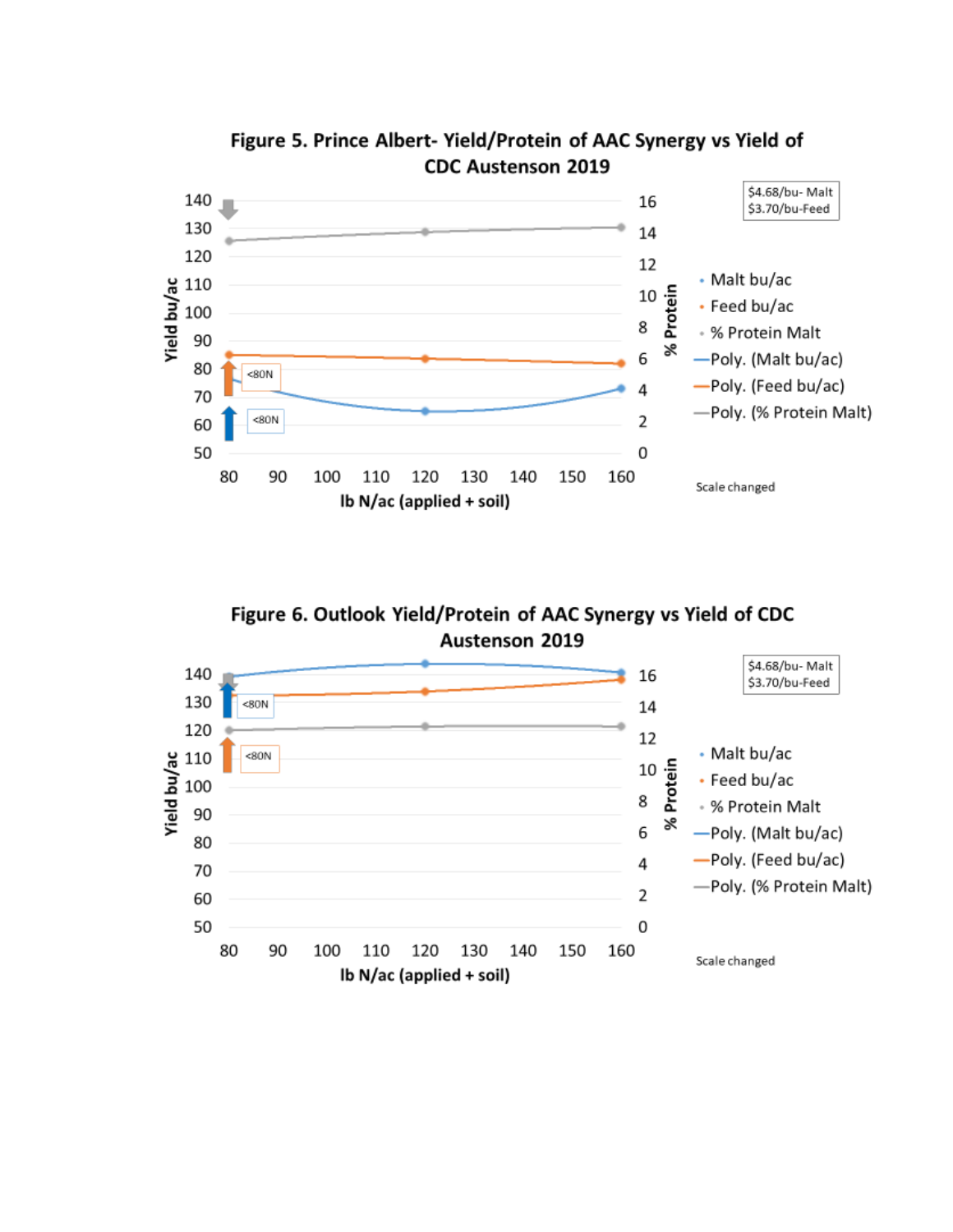



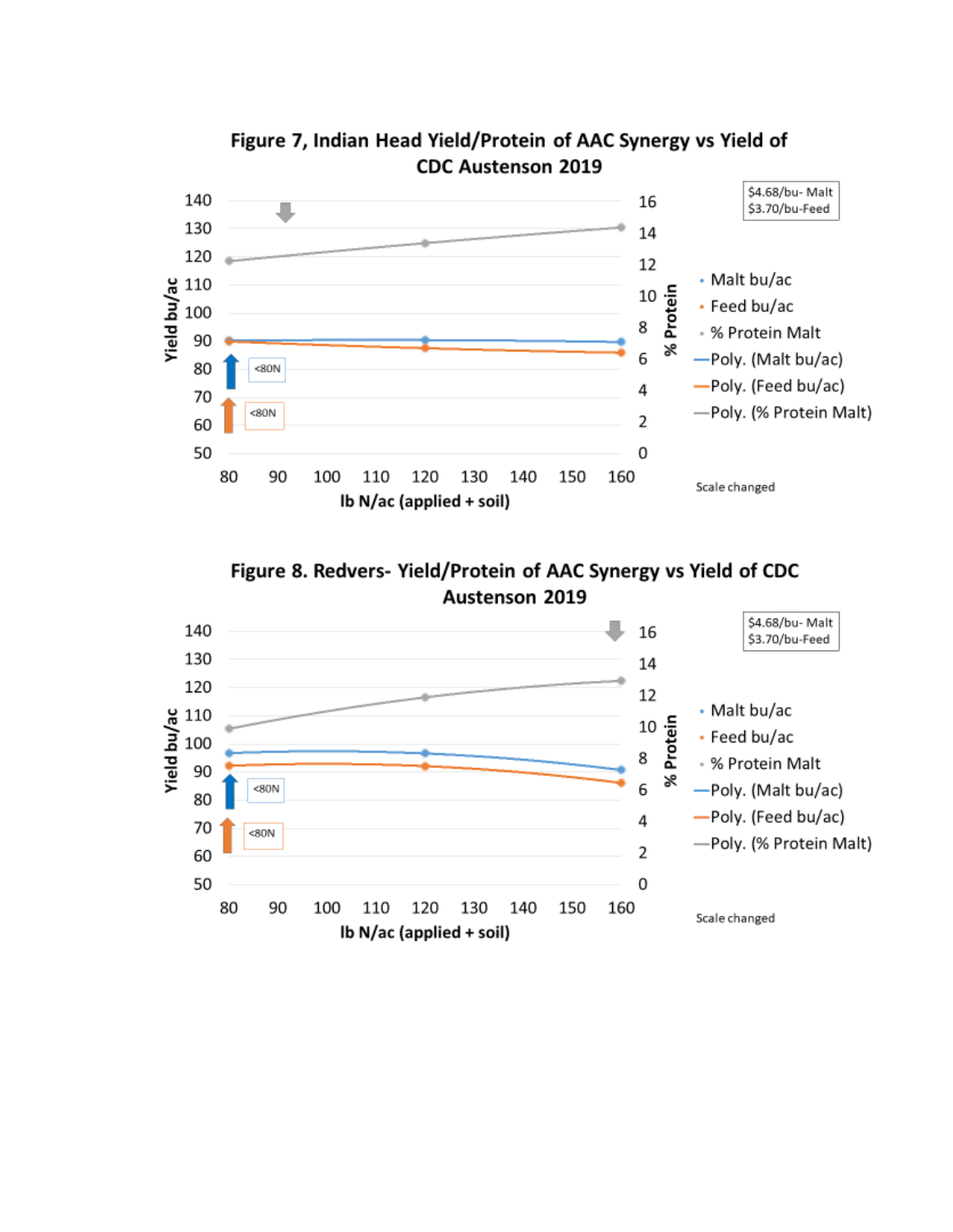The trial was toured at Swift Current on July 9, 10, and 30 at private tours (total of 44 attendees) and during WCA's Annual Field day on July 18 (120 attendees). The trial was also promoted on Swift Current's Facebook page and CKSW's weekly program "Walk the Plots" reaching thousands of listeners in southwest Saskatchewan. The trial was showcased at Indian Head's Indian Head Crop Management Field Day on July 16 (125 attendees), Melfort's Annual Field Day on July 24 (80 attendees) and Outlook's CSIDC tour on July 11 (200 attendees). The trial was also discussed in an article called "Should you be growing feed or malt barley?" in a Spring 2019 SaskBarley Newsletter. Yorkton toured the trial at their Annual Field Tour on July 23 (100 attendees) and at a private industry tour involving 40 producers. Mike Hall discussed the trial's results during his presentation called "Oats and Barley: Are we managing N properly?" at the AgriARM Update at the Saskatoon Crop Production Show on January 16, 2020 (50 attendees)

#### **10. Conclusions and Recommendations**

The yield difference between the malt variety AAC Synergy and feed variety CDC Austenson did vary between locations. However, when averaged across location, there was little yield difference between the varieties. There may be little reason to grow a feed variety over AAC Synergy which has a similar yield to the best feed varieties. However, it should be noted that the bushel weight of CDC Austenson was significantly higher than AAC Synergy which is an important criteria for feed. AAC Synergy was gaining acceptance with maltsters but recently Canada Malt indicated they will not be contracting AAC Synergy for 2020. Increasing seeding rate did not increase yield, decrease protein or improve any quality factors for malt barley. However, increasing N did increase protein and tended to decrease % plump. In many cases it was not possible to compare the optimum level of N between the feed and malt varieties. At 5 locations, the yield of both varieties was unresponsive to increasing N levels above 80 lb/ac (soil + applied N). This means the economic level of N for these sites was below 80 lb/ac for both the feed and malt barley varieties. At Yorkton, the most economic level of N for both varieties would have been above 160 lb/ac as yield was highly responsive to added N and protein levels remained relatively low. A fair comparison of the most economic rate of N was only possible at Scott, where the most economic N rate for the malt and feed varieties were 155 and 123 lb/ac, respectively. While there is more risk associated with applying too much N to malt barley, there was little evidence to suggest the most economic rate of N is higher for feed than malt.

#### **Supporting Information**

#### **11. Acknowledgements:**

This project was funded through the Agricultural Demonstrations of Practices and Technologies and Saskatchewan Barley Development Commission.

# **12. Appendices**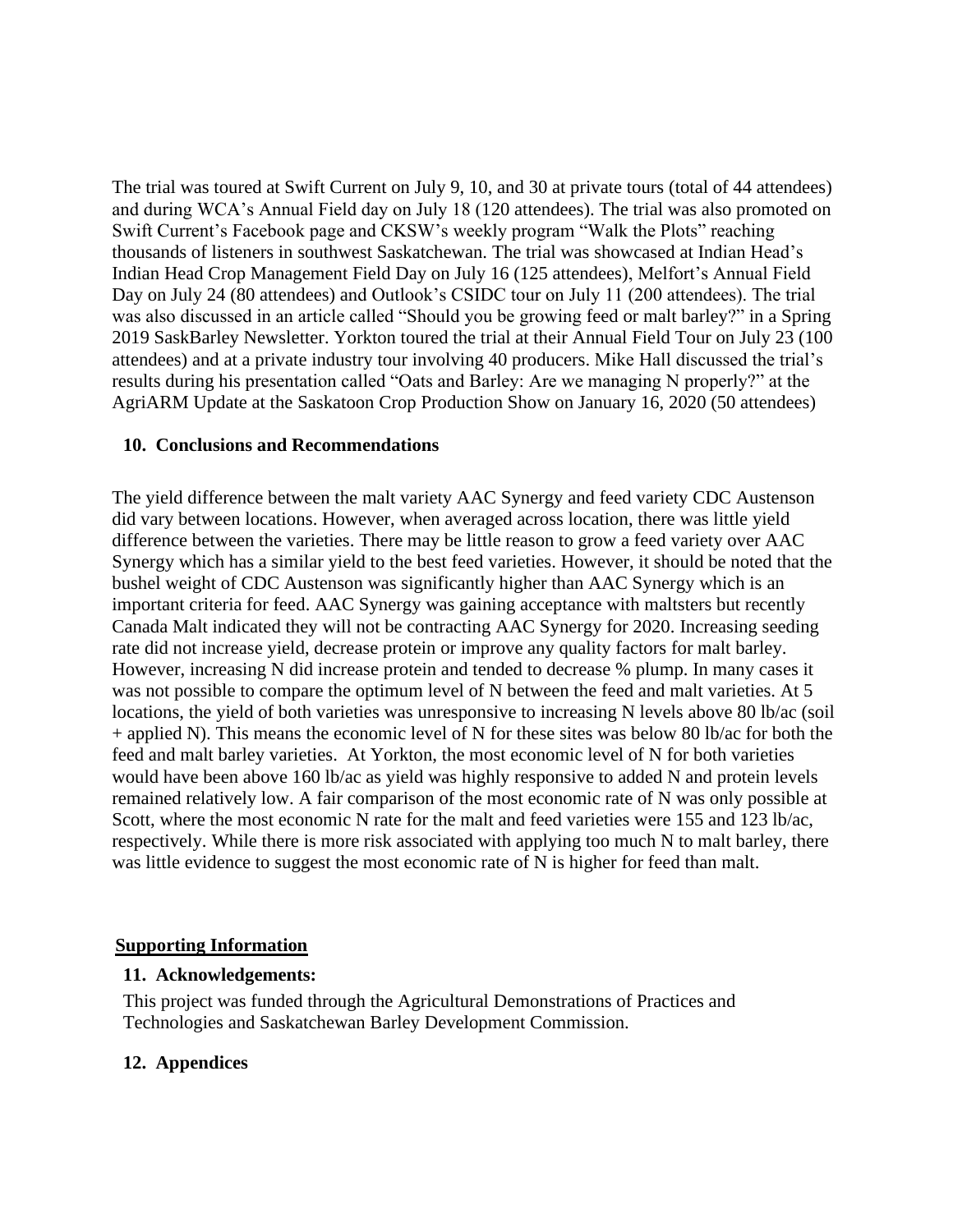|                          |                              |                |                |                                | <b>Emergence</b>       |              |                                |                |
|--------------------------|------------------------------|----------------|----------------|--------------------------------|------------------------|--------------|--------------------------------|----------------|
|                          | <b>Indian</b><br><b>Head</b> | <b>Melfort</b> | <b>Outlook</b> | <b>Prince</b><br><b>Albert</b> | <b>Redvers</b>         | <b>Scott</b> | <b>Swift</b><br><b>Current</b> | <b>Yorkton</b> |
| Effect                   |                              |                |                |                                | -p-values <sup>Z</sup> |              |                                |                |
| Variety (V)              | <b>NS</b>                    | <b>NS</b>      | N/A            | <b>NS</b>                      | <b>NS</b>              | <b>NS</b>    | <b>NS</b>                      | 0.004129       |
| Seeds/m <sup>2</sup> (S) | < 0.00001                    | 0.000374       | N/A            | 0.00123                        | < 0.00001              | < 0.00001    | < 0.00001                      | < 0.00001      |
| V x S                    | <b>NS</b>                    | <b>NS</b>      | N/A            | <b>NS</b>                      | <b>NS</b>              | <b>NS</b>    | <b>NS</b>                      | <b>NS</b>      |
| Nitrogen<br>rate $(R)$   | <b>NS</b>                    | < 0.00001      | N/A            | 0.038526                       | 0.075299               | 0.035497     | 0.020234                       | <b>NS</b>      |
| $V \times R$             | 0.00213                      | <b>NS</b>      | N/A            | <b>NS</b>                      | 0.038526               | <b>NS</b>    | <b>NS</b>                      | <b>NS</b>      |
| $S \times R$             | <b>NS</b>                    | <b>NS</b>      | N/A            | <b>NS</b>                      | 0.012684               | <b>NS</b>    | <b>NS</b>                      | 0.032719       |
| $V \times S \times R$    | <b>NS</b>                    | 0.049375       | N/A            | <b>NS</b>                      | <b>NS</b>              | <b>NS</b>    | <b>NS</b>                      | <b>NS</b>      |

**Table 6.** Significance of variety, seeding rate and nitrogen fertilizer effects on barley emergence at multiple locations in 2019.

 $Z$  p-values  $\leq$  0.05 indicate that a treatment effect was significant and not due to random variability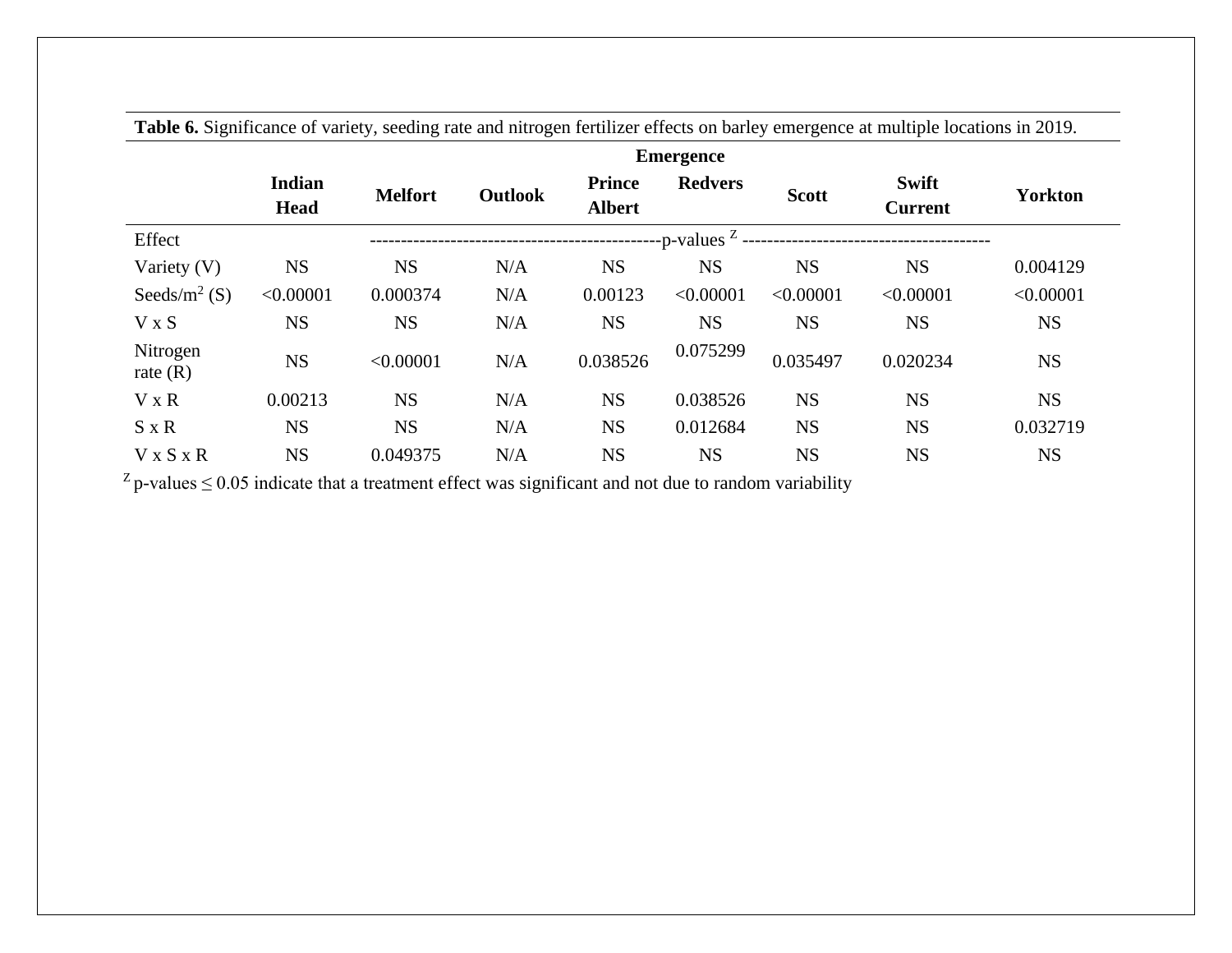| Table 7. Main effects of variety, seeding rate and nitrogen rate on barley emergence at multiple locations in 2019. |                    |                  |         |                                |                |              |                         |                |  |  |  |  |
|---------------------------------------------------------------------------------------------------------------------|--------------------|------------------|---------|--------------------------------|----------------|--------------|-------------------------|----------------|--|--|--|--|
| <b>Main effect</b>                                                                                                  |                    | <b>Emergence</b> |         |                                |                |              |                         |                |  |  |  |  |
|                                                                                                                     | <b>Indian Head</b> | <b>Melfort</b>   | Outlook | <b>Prince</b><br><b>Albert</b> | <b>Redvers</b> | <b>Scott</b> | Swift<br><b>Current</b> | <b>Yorkton</b> |  |  |  |  |
| Variety                                                                                                             |                    |                  |         |                                |                |              |                         |                |  |  |  |  |
| <b>AAC</b> Synergy                                                                                                  | 268                | 95.2             | N/A     | 147                            | 189            | 186          | 188                     | 213            |  |  |  |  |
| <b>CDC</b> Austenson                                                                                                | 259                | 99.7             | N/A     | 141                            | 179            | 194          | 186                     | 235            |  |  |  |  |
| <b>LSD</b>                                                                                                          | <b>NS</b>          | <b>NS</b>        | N/A     | <b>NS</b>                      | <b>NS</b>      | <b>NS</b>    | <b>NS</b>               | 14.2           |  |  |  |  |
|                                                                                                                     |                    |                  |         |                                |                |              |                         |                |  |  |  |  |
| Seeds/ $m^2$                                                                                                        |                    |                  |         |                                |                |              |                         |                |  |  |  |  |
| 200                                                                                                                 | 226                | 83.8             | N/A     | 125                            | 158            | 160          | 158                     | 193            |  |  |  |  |
| 300                                                                                                                 | 301                | 111              | N/A     | 164                            | 210            | 221          | 216                     | 254            |  |  |  |  |
| LSD                                                                                                                 | 15.4               | 14.2             | N/A     | 22.8                           | 12             | 9.4          | 12.7                    | 14.2           |  |  |  |  |
|                                                                                                                     |                    |                  |         |                                |                |              |                         |                |  |  |  |  |
| lbs N/ac                                                                                                            |                    |                  |         |                                |                |              |                         |                |  |  |  |  |
| 80                                                                                                                  | 267                | 117              | N/A     | 162                            | 191            | 197          | 198                     | 225            |  |  |  |  |
| 120                                                                                                                 | 263                | 106              | N/A     | 145                            | 186            | 191          | 189                     | 225            |  |  |  |  |
| 160                                                                                                                 | 260                | 69               | N/A     | 126                            | 175            | 182          | 175                     | 221            |  |  |  |  |
| <b>LSD</b>                                                                                                          | <b>NS</b>          | 17.9             | N/A     | 28.6                           | 14.5           | 11.9         | 16                      | <b>NS</b>      |  |  |  |  |
|                                                                                                                     |                    |                  |         |                                |                |              |                         |                |  |  |  |  |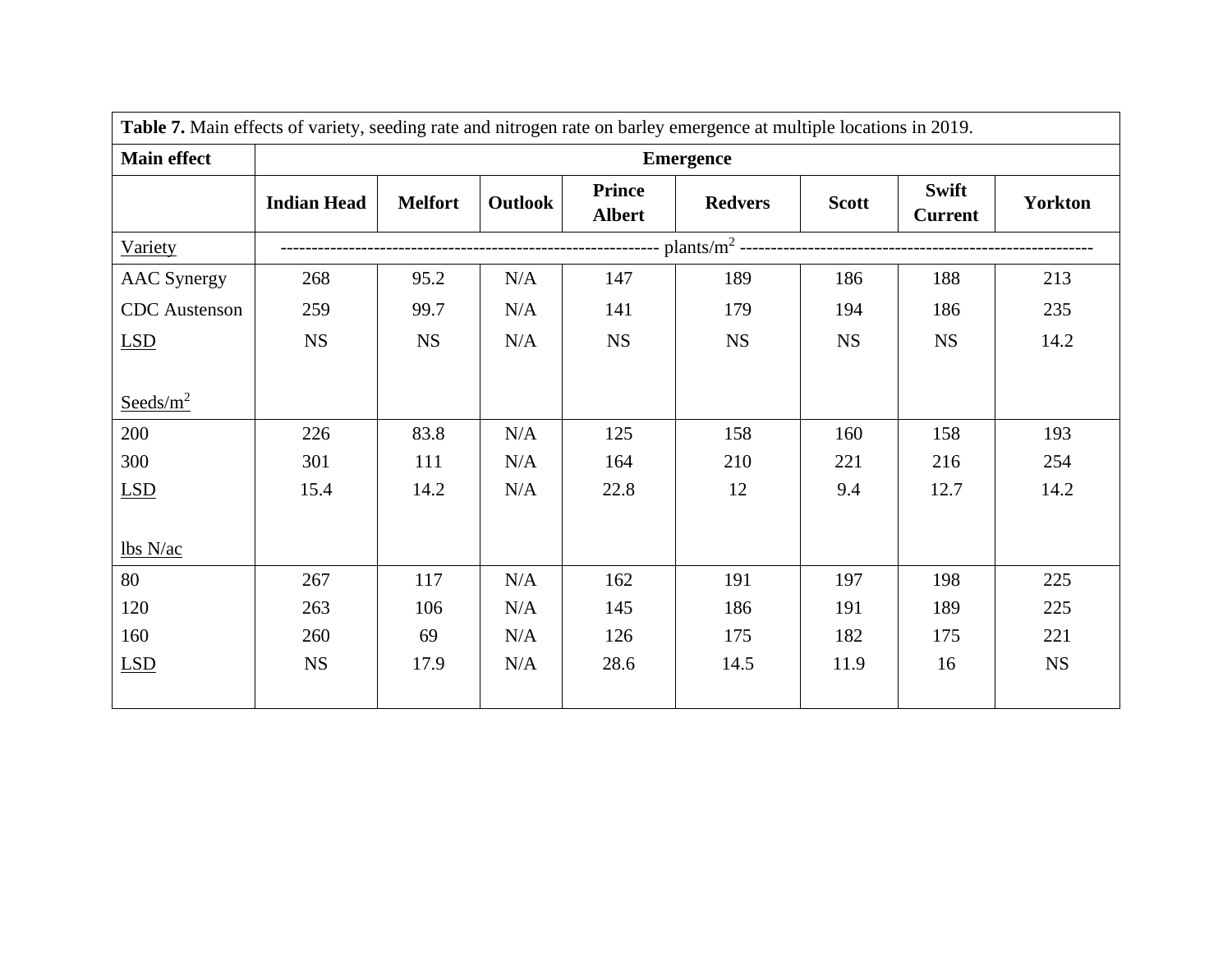| Table 8. Variety by Seeding rate by N fertilizer rate interactions on barley emergence at multiple locations in 2019. |                       |                |                |                                |                |              |                                |                |  |
|-----------------------------------------------------------------------------------------------------------------------|-----------------------|----------------|----------------|--------------------------------|----------------|--------------|--------------------------------|----------------|--|
| <b>Main effect</b>                                                                                                    |                       |                |                | <b>Emergence</b>               |                |              |                                |                |  |
|                                                                                                                       | Indian<br><b>Head</b> | <b>Melfort</b> | <b>Outlook</b> | <b>Prince</b><br><b>Albert</b> | <b>Redvers</b> | <b>Scott</b> | <b>Swift</b><br><b>Current</b> | <b>Yorkton</b> |  |
| $V \times S \times R$                                                                                                 |                       |                |                |                                |                |              |                                |                |  |
| AAC Synergy $-200$ seeds/m2 $-80$ lbs<br>N/ac                                                                         | 236                   | 84 bcd         | N/A            | 137                            | 348            | 165          | 174                            | 174            |  |
| AAC Synergy $-200$ seeds/m2 $-120$ lbs<br>N/ac                                                                        | 217                   | $111$ abc      | N/A            | 147                            | 348            | 160          | 160                            | 184            |  |
| AAC Synergy- $200$ seeds/m $2 - 160$ lbs<br>N/ac                                                                      | 233                   | 54 d           | N/A            | 115                            | 281            | 151          | 156                            | 189            |  |
|                                                                                                                       |                       |                |                |                                |                |              |                                |                |  |
| AAC Synergy $-300$ seeds/m2 $-80$ lbs<br>N/ac                                                                         | 338                   | $127$ ab       | N/A            | 182                            | 475            | 218          | 215                            | 254            |  |
| AAC Synergy $-300$ seeds/m2 $-120$ lbs<br>N/ac                                                                        | 281                   | $112$ abc      | N/A            | 163                            | 381            | 215          | 214                            | 246            |  |
| AAC Synergy $-300$ seeds/m2 $-160$ lbs<br>N/ac                                                                        | 302                   | 85 bcd         | N/A            | 138                            | 429            | 207          | 210                            | 234            |  |
|                                                                                                                       |                       |                |                |                                |                |              |                                |                |  |
| CDC Austenson $-200$ seeds/m2 $-80$ lbs<br>N/ac                                                                       | 214                   | $124$ ab       | N/A            | 139                            | 297            | 162          | 171                            | 196            |  |
| CDC Austenson $-200$ seeds/m2 $-120$ lbs<br>N/ac                                                                      | 240                   | 74 cd          | N/A            | 97                             | 339            | 164          | 155                            | 200            |  |
| CDC Austenson $-200$ seeds/m2 $-160$ lbs<br>N/ac                                                                      | 217                   | 57 d           | N/A            | 114                            | 285            | 155          | 134                            | 218            |  |
|                                                                                                                       |                       |                |                |                                |                |              |                                |                |  |
| CDC Austenson $-300$ seeds/m2 $-80$ lbs<br>N/ac                                                                       | 280                   | 134 a          | N/A            | 190                            | 408            | 244          | 232                            | 278            |  |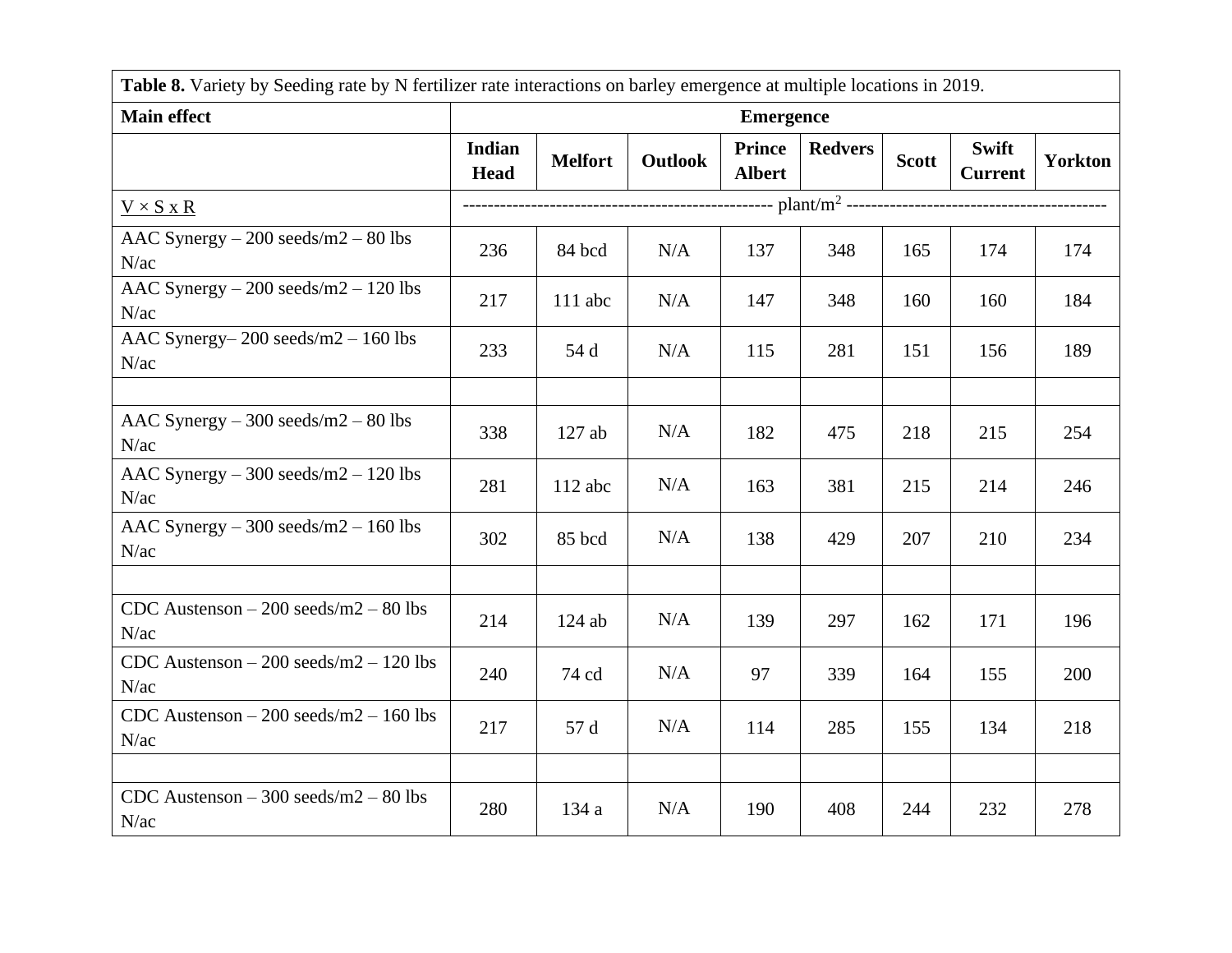| CDC Austenson $-300$ seeds/m2 $-120$ lbs<br>N/ac | 317  | 127 ab | N/A | 172  | 414  | 226  | 225  | 271  |
|--------------------------------------------------|------|--------|-----|------|------|------|------|------|
| CDC Austenson $-300$ seeds/m2 $-160$ lbs<br>N/ac | 287  | 83 bcd | N/A | 137  | 406  | 214  | 201  | 244  |
|                                                  |      |        |     |      |      |      |      |      |
| L.S.D.                                           | 50.5 | 46.8   | N/A | 75.0 | 74.8 | 31.0 | 41.9 | 46.9 |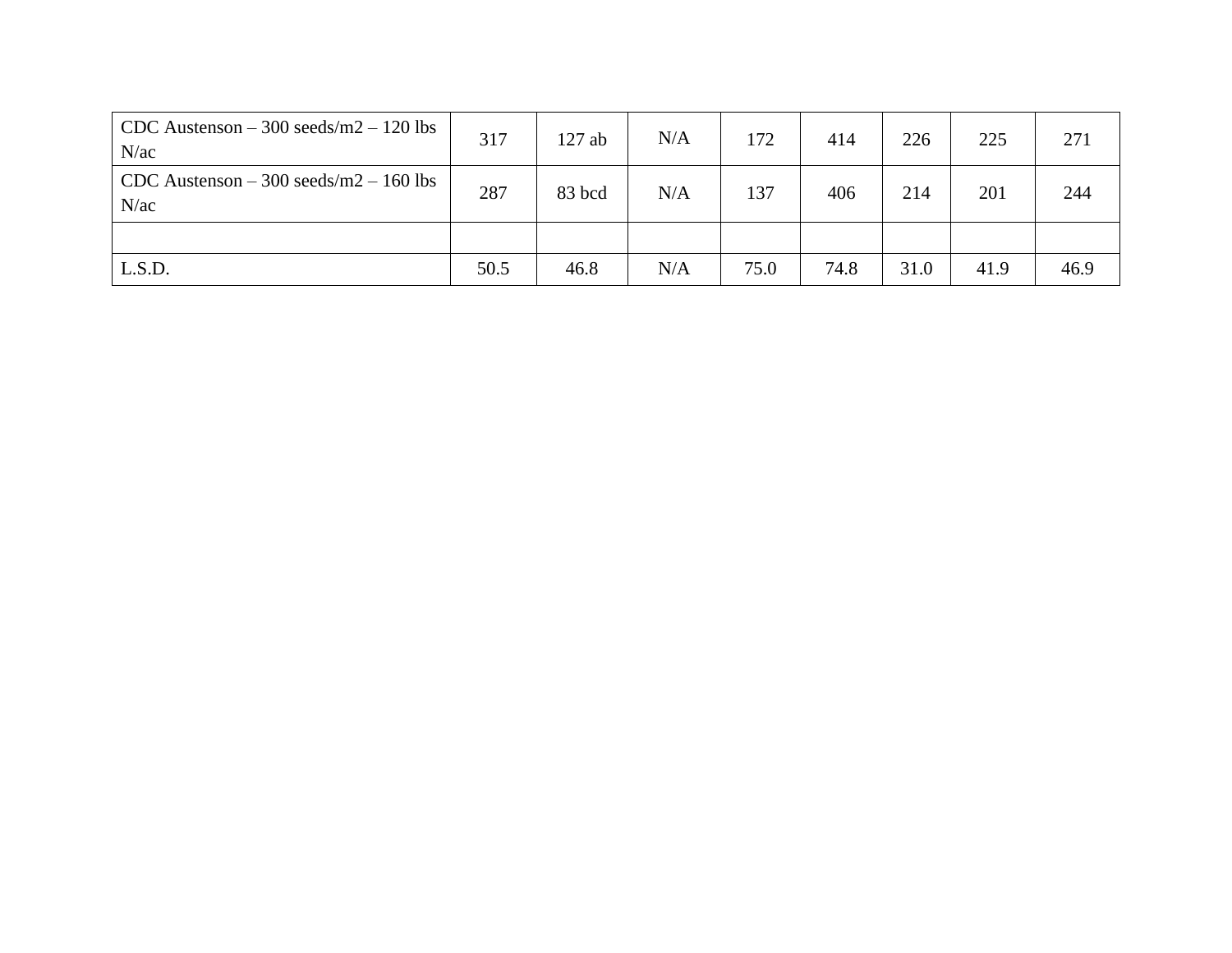|                          |                       |                |                |                                | <b>Yield</b>            |              |                                |                |
|--------------------------|-----------------------|----------------|----------------|--------------------------------|-------------------------|--------------|--------------------------------|----------------|
|                          | Indian<br><b>Head</b> | <b>Melfort</b> | <b>Outlook</b> | <b>Prince</b><br><b>Albert</b> | <b>Redvers</b>          | <b>Scott</b> | <b>Swift</b><br><b>Current</b> | <b>Yorkton</b> |
| Effect                   |                       |                |                |                                | --p-values <sup>Z</sup> |              |                                |                |
| Variety $(V)$            | 0.006068              | 0.029177       | <b>NS</b>      | 0.005565                       | 0.015619                | <b>NS</b>    | 0.006621                       | <b>NS</b>      |
| Seeds/m <sup>2</sup> (S) | <b>NS</b>             | <b>NS</b>      | <b>NS</b>      | <b>NS</b>                      | 0.063075                | <b>NS</b>    | <b>NS</b>                      | <b>NS</b>      |
| V X S                    | <b>NS</b>             | <b>NS</b>      | <b>NS</b>      | <b>NS</b>                      | <b>NS</b>               | <b>NS</b>    | <b>NS</b>                      | <b>NS</b>      |
| Nitrogen<br>rate $(R)$   | <b>NS</b>             | 0.045437       | <b>NS</b>      | <b>NS</b>                      | 0.012684                | < 0.00001    | <b>NS</b>                      | < 0.00001      |
| V x R                    | <b>NS</b>             | <b>NS</b>      | <b>NS</b>      | <b>NS</b>                      | <b>NS</b>               | <b>NS</b>    | <b>NS</b>                      | <b>NS</b>      |
| $S \times R$             | <b>NS</b>             | <b>NS</b>      | <b>NS</b>      | <b>NS</b>                      | <b>NS</b>               | <b>NS</b>    | <b>NS</b>                      | <b>NS</b>      |
| V x S x R                | <b>NS</b>             | <b>NS</b>      | <b>NS</b>      | <b>NS</b>                      | <b>NS</b>               | <b>NS</b>    | <b>NS</b>                      | <b>NS</b>      |

**Table 9.** Significance of variety, seeding rate and nitrogen fertilizer effects on barley grain yield at multiple locations in 2019.

 $Z$  p-values  $\leq$  0.05 indicate that a treatment effect was significant and not due to random variability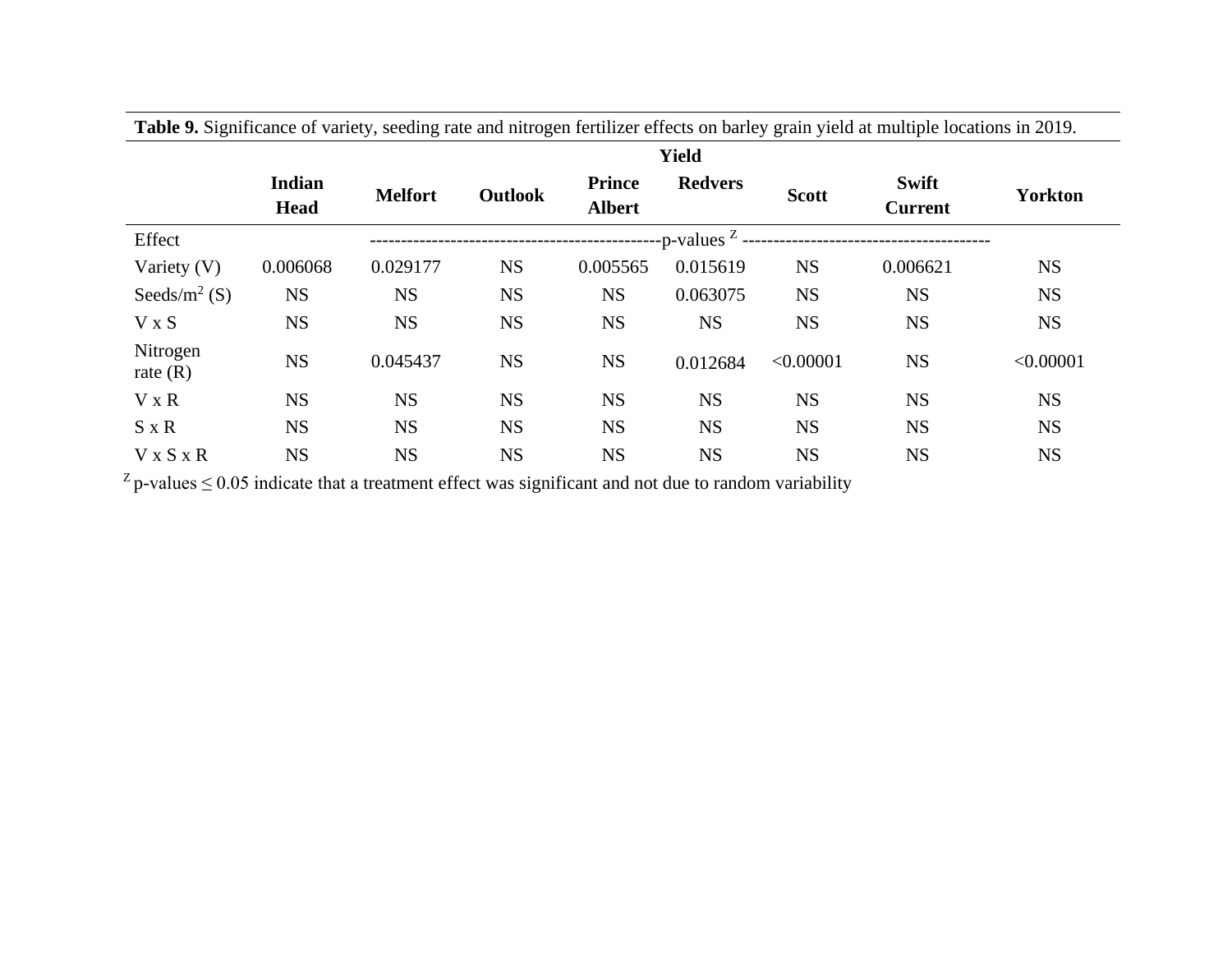| Table 10. Main effects of variety, seeding rate and nitrogen rate on barley grain yield at multiple locations in 2019. |                              |                |           |                                |                |              |                         |                |  |  |  |
|------------------------------------------------------------------------------------------------------------------------|------------------------------|----------------|-----------|--------------------------------|----------------|--------------|-------------------------|----------------|--|--|--|
| <b>Main effect</b>                                                                                                     |                              |                |           |                                | <b>Yield</b>   |              |                         |                |  |  |  |
|                                                                                                                        | <b>Indian</b><br><b>Head</b> | <b>Melfort</b> | Outlook   | <b>Prince</b><br><b>Albert</b> | <b>Redvers</b> | <b>Scott</b> | Swift<br><b>Current</b> | <b>Yorkton</b> |  |  |  |
| <b>Variety</b>                                                                                                         |                              |                |           |                                |                |              |                         |                |  |  |  |
| <b>AAC</b> Synergy                                                                                                     | 5048                         | 4537           | 7909      | 4014                           | 5302           | 4975         | 3323                    | 7354           |  |  |  |
| <b>CDC</b> Austenson                                                                                                   | 4916                         | 4969           | 7559      | 4685                           | 5046           | 5126         | 2968                    | 7261           |  |  |  |
| LSD                                                                                                                    | 92.6                         | 390            | <b>NS</b> | 467                            | 208            | <b>NS</b>    | 253                     | <b>NS</b>      |  |  |  |
|                                                                                                                        |                              |                |           |                                |                |              |                         |                |  |  |  |
| $S{\text{eeds/m}}^2$                                                                                                   |                              |                |           |                                |                |              |                         |                |  |  |  |
| 200                                                                                                                    | 5001                         | 4817           | 7660      | 4288                           | 5270           | 5073         | 3249                    | 7349           |  |  |  |
| 300                                                                                                                    | 4963                         | 4689           | 7807      | 4411                           | 5078           | 5029         | 3041                    | 7265           |  |  |  |
| <b>LSD</b>                                                                                                             | <b>NS</b>                    | <b>NS</b>      | <b>NS</b> | <b>NS</b>                      | <b>NS</b>      | <b>NS</b>    | <b>NS</b>               | <b>NS</b>      |  |  |  |
|                                                                                                                        |                              |                |           |                                |                |              |                         |                |  |  |  |
| lbs N/ac                                                                                                               |                              |                |           |                                |                |              |                         |                |  |  |  |
| 80                                                                                                                     | 5046                         | 4416           | 7613      | 4532                           | 5288           | 4590         | 3090                    | 6449           |  |  |  |
| 120                                                                                                                    | 4984                         | 4845           | 7778      | 4171                           | 5284           | 5136         | 3068                    | 7457           |  |  |  |
| 160                                                                                                                    | 4916                         | 4998           | 7810      | 4346                           | 4950           | 5427         | 3279                    | 8016           |  |  |  |
| LSD                                                                                                                    | <b>NS</b>                    | 490            | <b>NS</b> | <b>NS</b>                      | 261            | 216          | <b>NS</b>               | 195            |  |  |  |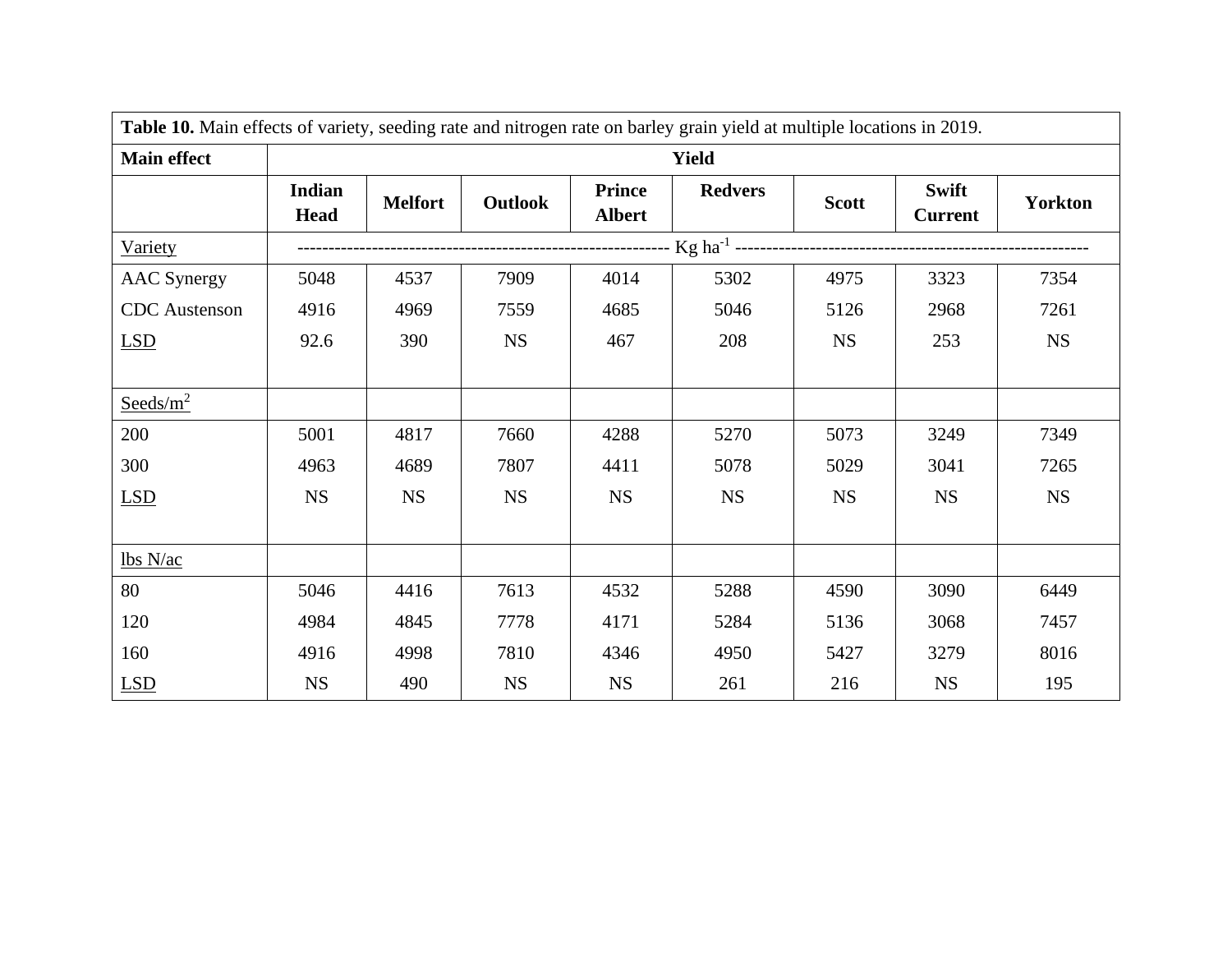|                                                     | Table 11. Variety by Seeding rate by N fertilizer rate interactions on barley yield at multiple locations in 2019. |                |         |                         |                |              |                         |                |  |
|-----------------------------------------------------|--------------------------------------------------------------------------------------------------------------------|----------------|---------|-------------------------|----------------|--------------|-------------------------|----------------|--|
| <b>Main effect</b>                                  |                                                                                                                    |                |         | <b>Yield</b>            |                |              |                         |                |  |
|                                                     | Indian<br><b>Head</b>                                                                                              | <b>Melfort</b> | Outlook | Prince<br><b>Albert</b> | <b>Redvers</b> | <b>Scott</b> | Swift<br><b>Current</b> | <b>Yorkton</b> |  |
| $V \times S \times R$                               |                                                                                                                    |                |         |                         |                |              |                         |                |  |
| 1. AAC Synergy $-200$ seeds/m2 $-80$ lbs<br>N/ac    | 5114                                                                                                               | 4242           | 7263    | 4278                    | 5450           | 4473         | 3307                    | 6378           |  |
| 2. AAC Synergy $-200$ seeds/m2 $-120$ lbs<br>N/ac   | 5102                                                                                                               | 4819           | 8287    | 3840                    | 5624           | 5107         | 3208                    | 7579           |  |
| 3. AAC Synergy- $200$ seeds/m2 - 160 lbs<br>N/ac    | 5032                                                                                                               | 4868           | 7875    | 4212                    | 5149           | 5382         | 3627                    | 8146           |  |
| 4. AAC Synergy $-300$ seeds/m2 $-80$ lbs<br>N/ac    | 4994                                                                                                               | 4531           | 8333    | 4312                    | 5381           | 4362         | 3220                    | 6559           |  |
| 5. AAC Synergy $-300$ seeds/m2 $-120$ lbs<br>N/ac   | 5030                                                                                                               | 4158           | 7816    | 3453                    | 5198           | 5034         | 3246                    | 7471           |  |
| 6. AAC Synergy $-300$ seeds/m2 $-160$ lbs<br>N/ac   | 5014                                                                                                               | 4602           | 7881    | 3991                    | 5011           | 5492         | 3330                    | 7988           |  |
|                                                     |                                                                                                                    |                |         |                         |                |              |                         |                |  |
| 7. CDC Austenson $-200$ seeds/m2 $-80$<br>lbs N/ac  | 5046                                                                                                               | 4442           | 7259    | 4495                    | 5266           | 4777         | 3058                    | 6412           |  |
| 8. CDC Austenson $-200$ seeds/m2 $-120$<br>lbs N/ac | 4938                                                                                                               | 5209           | 7159    | 4413                    | 5143           | 5273         | 3087                    | 7446           |  |
| 9. CDC Austenson $-200$ seeds/m2 $-160$<br>lbs N/ac | 4775                                                                                                               | 5320           | 8119    | 4491                    | 4990           | 5426         | 3209                    | 8133           |  |
| 10. CDC Austenson $-300$ seeds/m2 $-80$<br>lbs N/ac | 5029                                                                                                               | 4449           | 7596    | 5042                    | 5057           | 4747         | 2774                    | 6447           |  |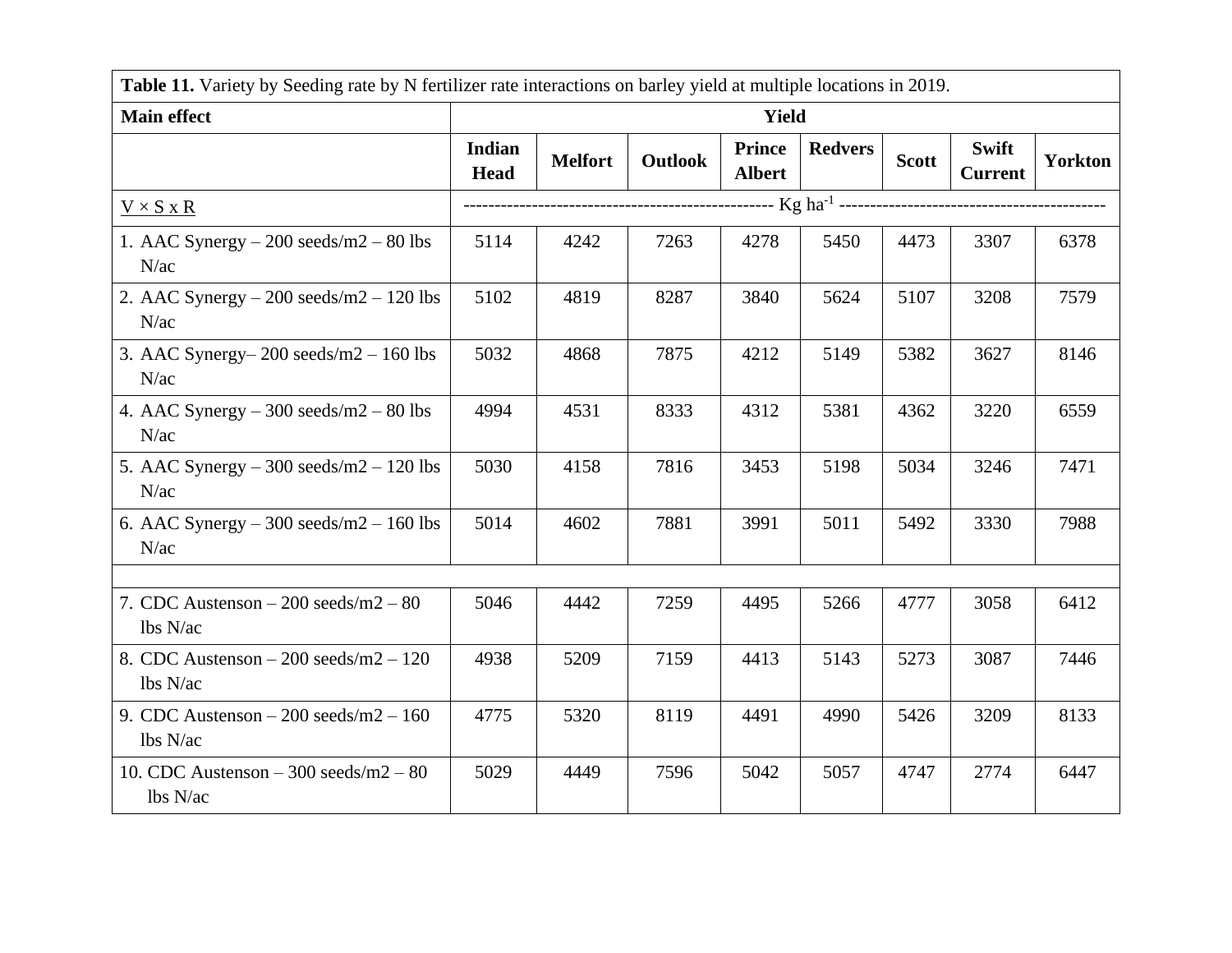| 11. CDC Austenson $-300$ seeds/m2 $-120$<br>lbs N/ac | 4867 | 5192 | 7852 | 4979 | 5171 | 5131 | 2733 | 7331 |
|------------------------------------------------------|------|------|------|------|------|------|------|------|
| 12. CDC Austenson $-300$ seeds/m2 $-160$<br>lbs N/ac | 4843 | 5204 | 7367 | 4690 | 4650 | 5407 | 2949 | 7797 |
|                                                      |      |      |      |      |      |      |      |      |
| L.S.D.                                               | 305  | 1284 | 1735 | 1539 | 685  | 566  | 833  | 510  |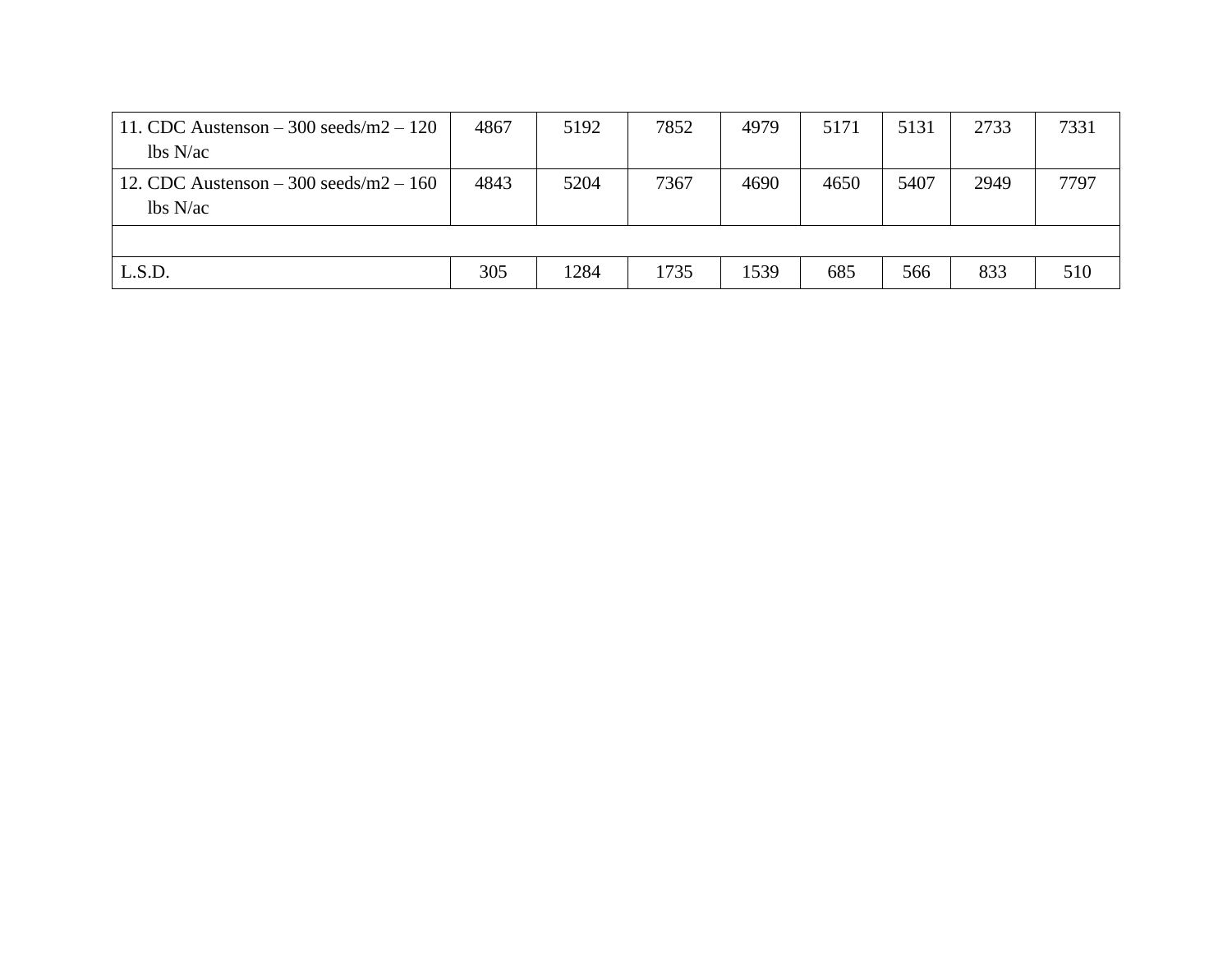| Table 12. Quality Parameters for Malt Barley       |                |         |         |                           |                 |            |           |        |  |  |  |
|----------------------------------------------------|----------------|---------|---------|---------------------------|-----------------|------------|-----------|--------|--|--|--|
| <b>Treatment</b>                                   | Sprouted %     | Plump % | Thins % | Foreign $\sqrt[6]{\cdot}$ | Peeled/Broken % | Moisture % | Protein % | Germ % |  |  |  |
| <b>Indian Head</b>                                 |                |         |         |                           |                 |            |           |        |  |  |  |
| 1. AAC Synergy $-200$<br>seeds/m2 $-$ 80 lbs N/ac  | $\overline{0}$ | 94      | 0.6     | $\overline{0}$            | $\mathbf{1}$    | 12.1       | 12.4      | 100    |  |  |  |
| 2. AAC Synergy $-200$<br>seeds/m2 $-120$ lbs N/ac  | $\mathbf{0}$   | 92.4    | 0.7     | $\overline{0}$            | 0.8             | 11.9       | 13.6      | 100    |  |  |  |
| 3. AAC Synergy $-200$<br>seeds/m2 $-$ 160s lb N/ac | $\overline{0}$ | 92.8    | 0.6     | $\overline{0}$            | 0.8             | 12         | 14.4      | 100    |  |  |  |
| 4. AAC Synergy $-300$<br>seeds/m2 $-$ 80 lbs N/ac  | $\overline{0}$ | 95.1    | 0.6     | $\overline{0}$            | 0.8             | 12.2       | 12.1      | 100    |  |  |  |
| 5. AAC Synergy $-300$<br>seeds/m2 $-$ 120 lbs N/ac | $\mathbf{0}$   | 93.6    | 0.6     | $\overline{0}$            | $\mathbf{1}$    | 12         | 13.2      | 100    |  |  |  |
| 6. AAC Synergy $-300$<br>seeds/m2 $-$ 160 lbs N/ac | $\mathbf{0}$   | 92.4    | 0.7     | $\overline{0}$            | 0.5             | 12         | 14.4      | 100    |  |  |  |
| <b>Melfort</b>                                     |                |         |         |                           |                 |            |           |        |  |  |  |
| 1. AAC Synergy $-200$<br>seeds/m2 $-$ 80 lbs N/ac  | 0.3            | 98.2    | 0.2     | 0.2                       | 5.4             | 10.4       | 10.3      | 99     |  |  |  |
| 2. AAC Synergy $-200$<br>seeds/m2 $-$ 120 lbs N/ac | $\overline{0}$ | 98.4    | 0.1     | 0.3                       | 3.8             | 10.4       | 9.7       | 97     |  |  |  |
| 3. AAC Synergy $-200$<br>seeds/m2 $-$ 160 lbs N/ac | $\overline{0}$ | 98.4    | 0.2     | 0.2                       | 2.6             | 10.4       | 9.8       | 97     |  |  |  |
| 4. AAC Synergy $-300$<br>seeds/m2 $-$ 80 lbs N/ac  | $\mathbf{0}$   | 98.1    | 0.1     | 0.2                       | 5.8             | 10.4       | 9.5       | 100    |  |  |  |
| 5. AAC Synergy $-300$<br>seeds/m2 $-$ 120 lbs N/ac | $\overline{0}$ | 98.2    | 0.1     | 0.1                       | 5               | 10.4       | 9.9       | 99     |  |  |  |
| 6. AAC Synergy $-300$<br>seeds/m2 $-$ 160 lbs N/ac | $\mathbf{0}$   | 98.5    | 0.1     | 0.1                       | 3.9             | 10.4       | 10.3      | 97     |  |  |  |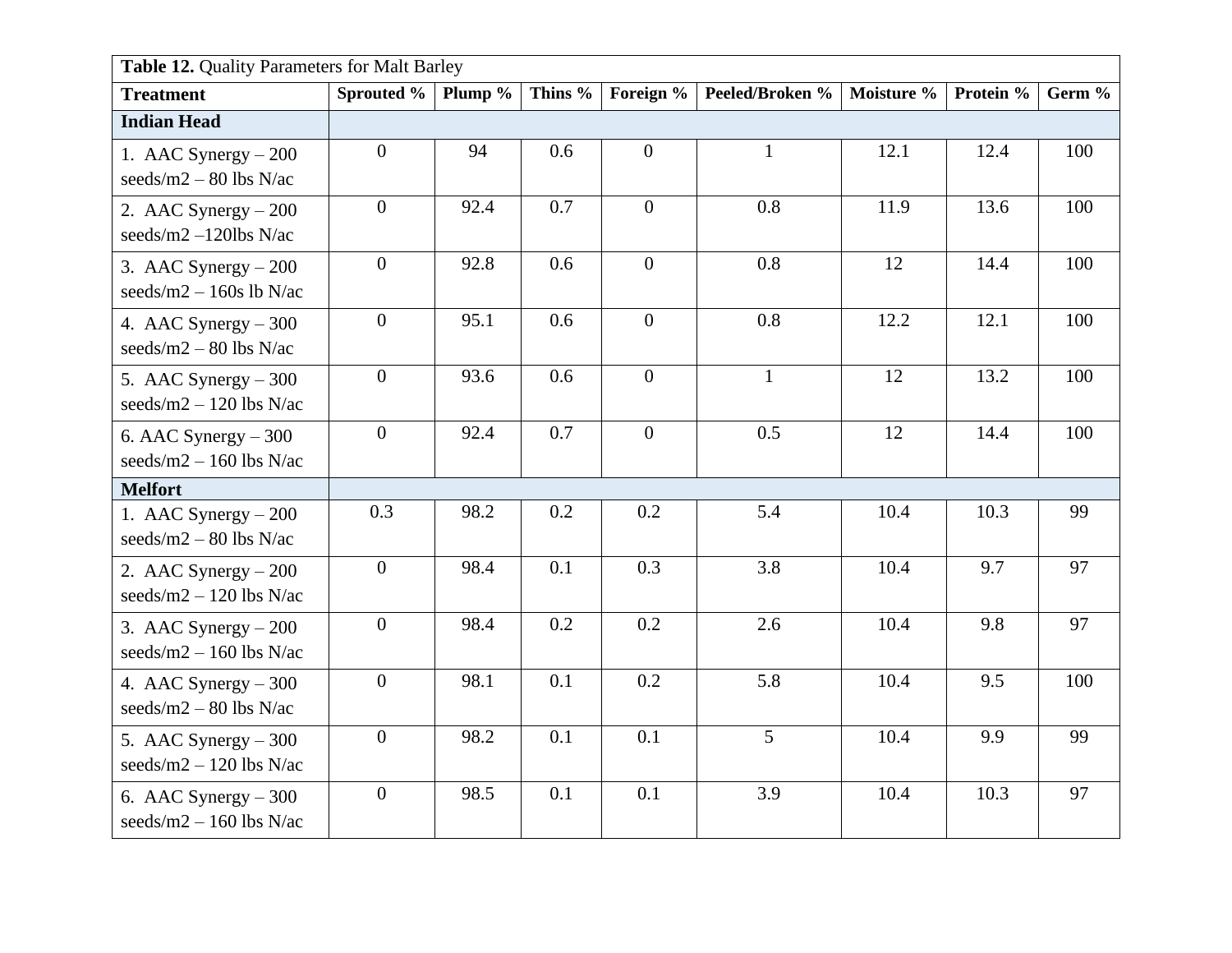| Table 12 Continued. Quality Parameters for Malt Barley |                 |               |               |                |               |                 |               |               |  |  |  |
|--------------------------------------------------------|-----------------|---------------|---------------|----------------|---------------|-----------------|---------------|---------------|--|--|--|
| <b>Treatment</b>                                       | <b>Sprouted</b> | Plump         | <b>Thins</b>  | Foreign        | Peeled/Broken | <b>Moisture</b> | Protein       | Germ          |  |  |  |
|                                                        | $\frac{0}{0}$   | $\frac{0}{0}$ | $\frac{0}{0}$ | $\frac{0}{0}$  | $\frac{6}{6}$ | $\frac{0}{0}$   | $\frac{0}{0}$ | $\frac{0}{0}$ |  |  |  |
| <b>Outlook</b>                                         |                 |               |               |                |               |                 |               |               |  |  |  |
| 1. AAC Synergy $-200$ seeds/m2 $-80$ lbs N/ac          | $\theta$        | 98.7          | 0.1           | $\overline{0}$ | 25.2          | 14.8            | 12.4          | 96            |  |  |  |
| 2. AAC Synergy $-200$ seeds/m2 $-120$ lbs              | $\overline{0}$  | 98.2          | 0.1           | $\Omega$       | 25.2          | 15.0            | 12.4          | 94            |  |  |  |
| N/ac                                                   |                 |               |               |                |               |                 |               |               |  |  |  |
| 3. AAC Synergy $-200$ seeds/m2 $-160$ lbs              | $\overline{0}$  | 98.4          | 0.1           | $\overline{0}$ | 22.9          | 14.9            | 12.8          | 98            |  |  |  |
| N/ac                                                   |                 |               |               |                |               |                 |               |               |  |  |  |
| 4. AAC Synergy $-300$ seeds/m2 $-80$ lbs N/ac          | $\theta$        | 98.2          | 0.1           | $\overline{0}$ | 21.5          | 14.8            | 12.7          | 97            |  |  |  |
| 5. AAC Synergy $-300$ seeds/m2 $-120$ lbs              | $\overline{0}$  | 98.0          | 0.2           | 0.1            | 24.8          | 15.0            | 13.2          | 98            |  |  |  |
| N/ac                                                   |                 |               |               |                |               |                 |               |               |  |  |  |
| 6. AAC Synergy $-300$ seeds/m2 $-160$ lbs              | $\overline{0}$  | 97.6          | 0.2           | $\overline{0}$ | 21.2          | 15.3            | 12.8          | 96            |  |  |  |
| N/ac                                                   |                 |               |               |                |               |                 |               |               |  |  |  |
| <b>Prince Albert</b>                                   |                 |               |               |                |               |                 |               |               |  |  |  |
| 1. AAC Synergy $-200$ seeds/m2 $-80$ lbs N/ac          | 16.3            | 98.8          | 0.2           | 0.3            | 1.5           | 14.5            | 14.0          | 98            |  |  |  |
| 2. AAC Synergy $-200$ seeds/m2 $-120$ lbs              | 14.8            | 98.4          | 0.2           | 1.7            | 1.6           | 14.7            | 14.3          | 83            |  |  |  |
| N/ac                                                   |                 |               |               |                |               |                 |               |               |  |  |  |
| 3. AAC Synergy $-200$ seeds/m2 $-160$ lbs              | 11.2            | 98.4          | 0.2           | 0.7            | 1.6           | 15.2            | 14.6          | 92            |  |  |  |
| N/ac                                                   |                 |               |               |                |               |                 |               |               |  |  |  |
| 4. AAC Synergy $-300$ seeds/m2 $-80$ lbs N/ac          | 12.4            | 98.2          | 0.1           | 0.3            | 1.0           | 15.3            | 13.1          | 93            |  |  |  |
| 5. AAC Synergy $-300$ seeds/m $2 - 120$ lbs            | 18.9            | 98.1          | 0.2           | 0.3            | 2.0           | 14.0            | 13.9          | 83            |  |  |  |
| N/ac                                                   |                 |               |               |                |               |                 |               |               |  |  |  |
| 6. AAC Synergy $-300$ seeds/m2 $-160$ lbs              | 23.6            | 98.4          | 0.3           | 0.5            | 1.3           | 14.1            | 14.2          | 99            |  |  |  |
| N/ac                                                   |                 |               |               |                |               |                 |               |               |  |  |  |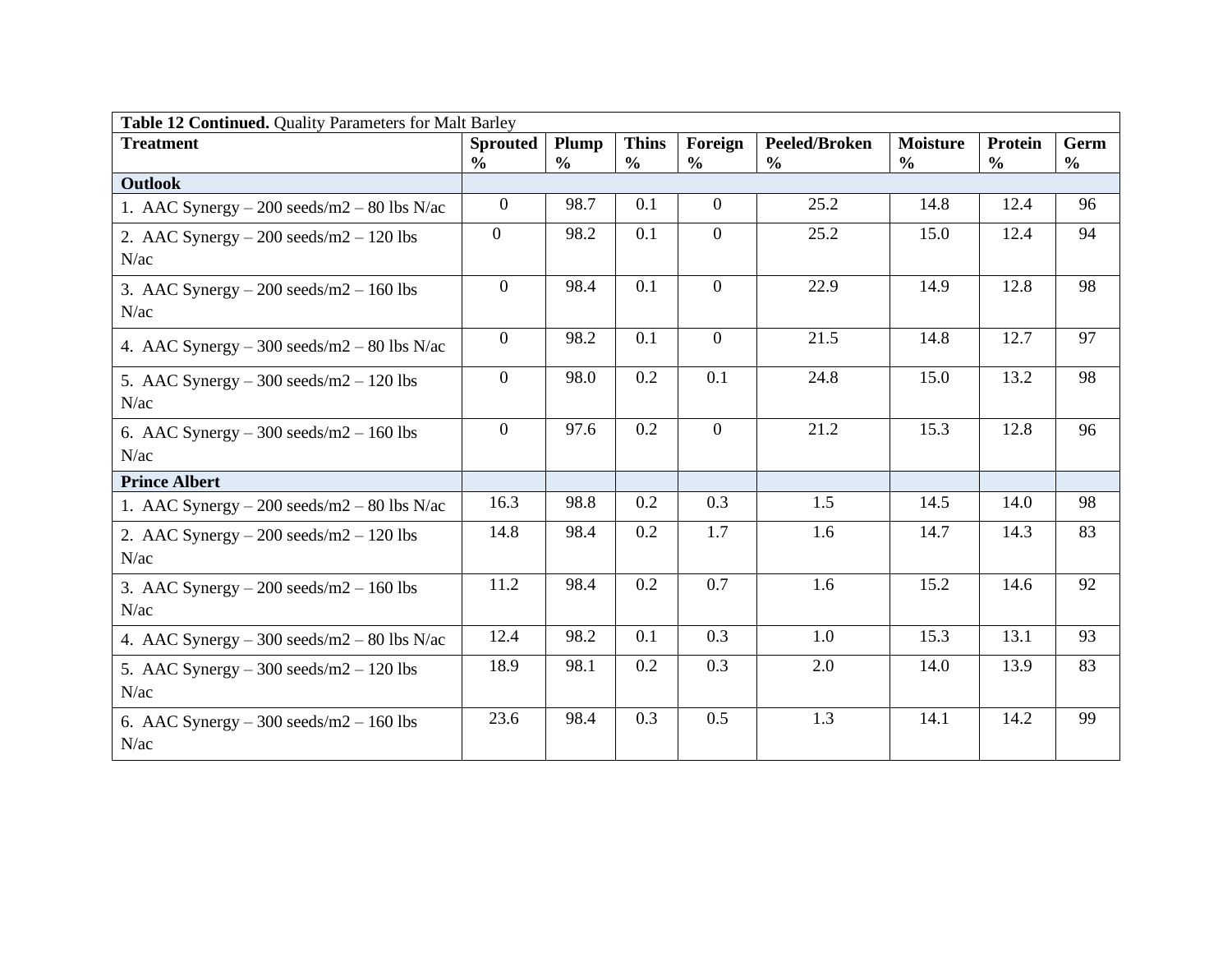| Table 12 Continued. Quality Parameters for Malt Barley |                                  |               |                               |                          |                                       |                                  |                          |                       |  |  |  |
|--------------------------------------------------------|----------------------------------|---------------|-------------------------------|--------------------------|---------------------------------------|----------------------------------|--------------------------|-----------------------|--|--|--|
| <b>Treatment</b>                                       | <b>Sprouted</b><br>$\frac{0}{0}$ | Plump         | <b>Thins</b><br>$\frac{0}{0}$ | Foreign<br>$\frac{0}{0}$ | <b>Peeled/Broken</b><br>$\frac{0}{0}$ | <b>Moisture</b><br>$\frac{0}{0}$ | Protein<br>$\frac{0}{0}$ | Germ<br>$\frac{0}{0}$ |  |  |  |
| <b>Redvers</b>                                         |                                  | $\frac{0}{0}$ |                               |                          |                                       |                                  |                          |                       |  |  |  |
| 1. AAC Synergy $-200$ seeds/m2 $-80$ lbs               | 0.4                              | 95            | 0.3                           | $\overline{0}$           | 2.8                                   | 10.5                             | 10.2                     | 100                   |  |  |  |
| N/ac                                                   |                                  |               |                               |                          |                                       |                                  |                          |                       |  |  |  |
| 2. AAC Synergy $-200$ seeds/m2 $-120$ lbs              | $\overline{0}$                   | 91            | 0.8                           | $\overline{0}$           | 2.0                                   | 10.6                             | 11.6                     | 99                    |  |  |  |
| N/ac                                                   |                                  |               |                               |                          |                                       |                                  |                          |                       |  |  |  |
| 3. AAC Synergy $-200$ seeds/m2 $-160$ lbs              | $\mathbf{0}$                     | 89            | 0.9                           | $\overline{0}$           | 3.3                                   | 10.8                             | 13.0                     | 99                    |  |  |  |
| N/ac                                                   |                                  |               |                               |                          |                                       |                                  |                          |                       |  |  |  |
| 4. AAC Synergy $-300$ seeds/m2 $-80$ lbs               | 0.5                              | 92            | 0.5                           | $\overline{0}$           | 2.0                                   | 10.6                             | 9.6                      | 99                    |  |  |  |
| N/ac                                                   |                                  |               |                               |                          |                                       |                                  |                          |                       |  |  |  |
| 5. AAC Synergy $-300$ seeds/m2 $-120$ lbs              | $\overline{0}$                   | 90            | 0.9                           | $\overline{0}$           | 3.7                                   | 10.9                             | 12.2                     | 100                   |  |  |  |
| N/ac                                                   |                                  |               |                               |                          |                                       |                                  |                          |                       |  |  |  |
| 6. AAC Synergy $-300$ seeds/m2 $-160$ lbs              | $\overline{0}$                   | 85            | 2.1                           | $\overline{0}$           | 3.2                                   | 10.7                             | 12.9                     | 98                    |  |  |  |
| N/ac                                                   |                                  |               |                               |                          |                                       |                                  |                          |                       |  |  |  |
| <b>Scott</b>                                           |                                  |               |                               |                          |                                       |                                  |                          |                       |  |  |  |
| 1. AAC Synergy $-200$ seeds/m2 $-80$ lbs               | 0.1                              | 98.4          | 0.1                           | $\overline{0}$           | 3.2                                   | 11.5                             | 10.9                     | 99                    |  |  |  |
| N/ac                                                   |                                  |               |                               |                          |                                       |                                  |                          |                       |  |  |  |
| 2. AAC Synergy $-200$ seeds/m2 $-120$ lbs              | 0.1                              | 98.4          | 0.1                           | $\mathbf{0}$             | 2.7                                   | 12.9                             | 11.8                     | 98                    |  |  |  |
| N/ac                                                   |                                  |               |                               |                          |                                       |                                  |                          |                       |  |  |  |
| 3. AAC Synergy $-200$ seeds/m2 $-160$ lbs              | 0.1                              | 96.8          | $\overline{0}$                | 0.1                      | 2.5                                   | 13.5                             | 12.2                     | 99                    |  |  |  |
| N/ac                                                   |                                  |               |                               |                          |                                       |                                  |                          |                       |  |  |  |
| 4. AAC Synergy $-300$ seeds/m2 $-80$ lbs               | 0.1                              | 98            | $\mathbf{0}$                  | $\overline{0}$           | 4.4                                   | 12                               | 11.2                     | 100                   |  |  |  |
| N/ac                                                   |                                  |               |                               |                          |                                       |                                  |                          |                       |  |  |  |
| 5. AAC Synergy $-300$ seeds/m2 $-120$ lbs              | $\mathbf{0}$                     | 97.2          | 0.1                           | $\overline{0}$           | 2.9                                   | 12.3                             | 12.2                     | 100                   |  |  |  |
| N/ac                                                   |                                  |               |                               |                          |                                       |                                  |                          |                       |  |  |  |
| 6. AAC Synergy $-300$ seeds/m2 $-160$ lbs              | 0.1                              | 97.1          | 0.2                           | $\overline{0}$           | $\overline{3}$                        | 13.4                             | 12.6                     | 98                    |  |  |  |
| N/ac                                                   |                                  |               |                               |                          |                                       |                                  |                          |                       |  |  |  |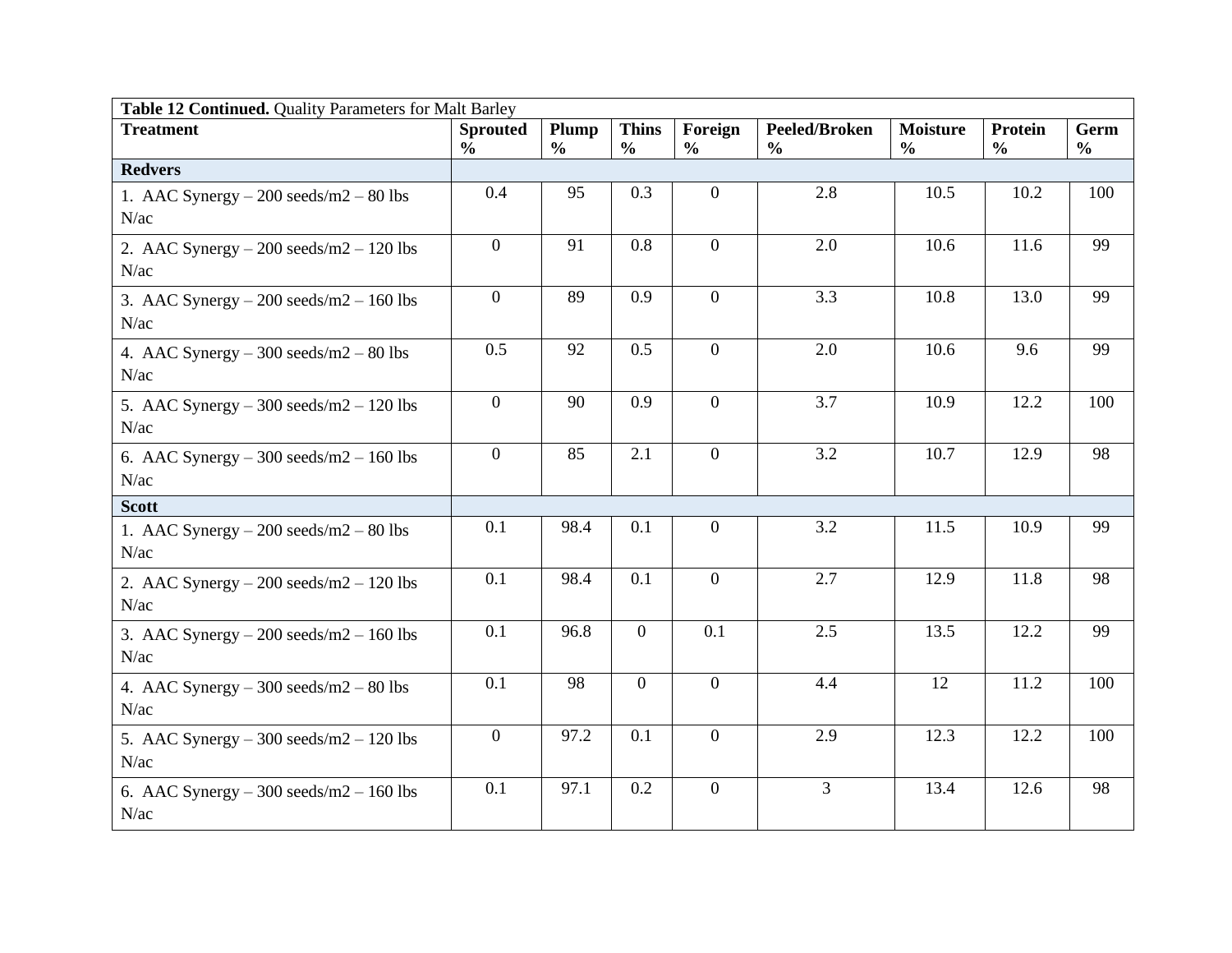| Table 12 Continued. Quality Parameters for Malt Barley |                 |               |               |               |                      |                 |                |               |  |  |  |
|--------------------------------------------------------|-----------------|---------------|---------------|---------------|----------------------|-----------------|----------------|---------------|--|--|--|
| <b>Treatment</b>                                       | <b>Sprouted</b> | Plump         | <b>Thins</b>  | Foreign       | <b>Peeled/Broken</b> | <b>Moisture</b> | <b>Protein</b> | Germ          |  |  |  |
|                                                        | $\frac{6}{6}$   | $\frac{0}{0}$ | $\frac{0}{0}$ | $\frac{6}{6}$ | $\frac{6}{6}$        | $\frac{6}{6}$   | $\frac{0}{0}$  | $\frac{0}{0}$ |  |  |  |
| <b>Swift Current</b>                                   |                 |               |               |               |                      |                 |                |               |  |  |  |
| 1. AAC Synergy $-200$ seeds/m2 $-80$ lbs N/ac          | $\theta$        | 61.2          | 8.2           | 0.5           | 4.0                  | 11.2            | 13.5           | 100           |  |  |  |
| 2. AAC Synergy $-200$ seeds/m2 $-120$ lbs              | $\overline{0}$  | 51.0          | 10.0          | 0.6           | 3.9                  | 11.0            | 15.5           | 100           |  |  |  |
| N/ac                                                   |                 |               |               |               |                      |                 |                |               |  |  |  |
| 3. AAC Synergy $-200$ seeds/m2 $-160$ lbs              | $\theta$        | 53.6          | 9.2           | 0.4           | 4.5                  | 11.1            | 15.9           | 100           |  |  |  |
| N/ac                                                   |                 |               |               |               |                      |                 |                |               |  |  |  |
| 4. AAC Synergy $-300$ seeds/m2 $-80$ lbs N/ac          | $\theta$        | 51.2          | 12.4          | 0.5           | 4.5                  | 11.0            | 13.5           | 100           |  |  |  |
| 5. AAC Synergy $-300$ seeds/m2 $-120$ lbs              | $\overline{0}$  | 41.6          | 15.5          | 0.4           | 3.9                  | 10.8            | 15.3           | 100           |  |  |  |
| N/ac                                                   |                 |               |               |               |                      |                 |                |               |  |  |  |
| 6. AAC Synergy $-300$ seeds/m2 $-160$ lbs              | $\overline{0}$  | 45.2          | 14.2          | 0.5           | 3.6                  | 11.4            | 16.4           | 100           |  |  |  |
| N/ac                                                   |                 |               |               |               |                      |                 |                |               |  |  |  |
| <b>Yorkton</b>                                         |                 |               |               |               |                      |                 |                |               |  |  |  |
| 1. AAC Synergy $-200$ seeds/m2 $-80$ lbs N/ac          | 2.8             | 99.1          | 0.1           | 0.1           | 1.4                  | 15.2            | 9.6            | 99            |  |  |  |
| 2. AAC Synergy $-200$ seeds/m2 $-120$ lbs              | 1.4             | 98.0          | 0.1           | 0.1           | 4.3                  | 15.3            | 10.3           | 97            |  |  |  |
| N/ac                                                   |                 |               |               |               |                      |                 |                |               |  |  |  |
| 3. AAC Synergy $-200$ seeds/m2 $-160$ lbs              | 0.3             | 98.2          | 0.1           | 0.1           | 3.5                  | 15.2            | 11.1           | 95            |  |  |  |
| N/ac                                                   |                 |               |               |               |                      |                 |                |               |  |  |  |
| 4. AAC Synergy $-300$ seeds/m2 $-80$ lbs N/ac          | 3.5             | 98.6          | 0.1           | 0.1           | 3.0                  | 15.1            | 9.3            | 96            |  |  |  |
| 5. AAC Synergy $-300$ seeds/m2 $-120$ lbs              | 0.4             | 97.5          | 0.2           | 0.1           | 3.9                  | 15.1            | 10.6           | 99            |  |  |  |
| N/ac                                                   |                 |               |               |               |                      |                 |                |               |  |  |  |
| 6. AAC Synergy $-300$ seeds/m2 $-160$ lbs              | 0.7             | 96.5          | 0.3           | 0.1           | 3.4                  | 15.3            | 11.6           | 97            |  |  |  |
| N/ac                                                   |                 |               |               |               |                      |                 |                |               |  |  |  |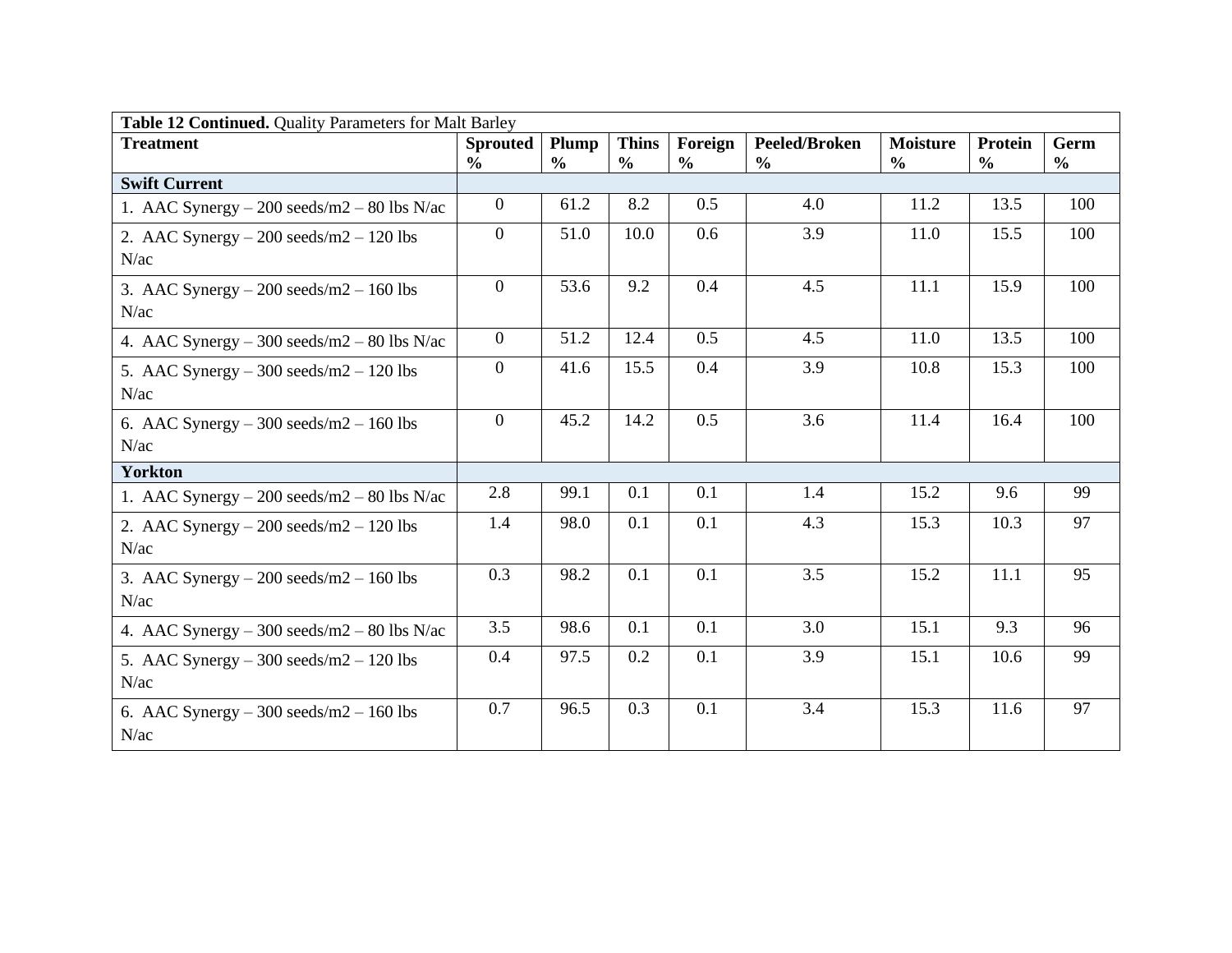| Table 13. Thousand Kernel Weights for Malt and Feed Barley                           |               |                |         |                |               |              |                |                |  |  |
|--------------------------------------------------------------------------------------|---------------|----------------|---------|----------------|---------------|--------------|----------------|----------------|--|--|
| <b>Treatments</b>                                                                    | <b>Indian</b> | <b>Melfort</b> | Outlook | <b>Redvers</b> | <b>Prince</b> | <b>Scott</b> | <b>Swift</b>   | <b>Yorkton</b> |  |  |
|                                                                                      | Head          |                |         |                | <b>Albert</b> |              | <b>Current</b> |                |  |  |
| <b>Thousand Kernel Weights (g)</b>                                                   |               |                |         |                |               |              |                |                |  |  |
| 1. AAC Synergy (Malt); 200 seeds/ $m^2$ ; 80 lbs/ac N                                | 47.5          | 49.9           | 53.6    | 48.6           | 52.1          | 49.0         | 34.5           | 52.2           |  |  |
| 2. AAC Synergy (Malt); 200 seeds/m <sup>2</sup> ; 120 lbs/ac<br>${\bf N}$            | 47.5          | 53.0           | 54.2    | 45.5           | 50.6          | 51.6         | 34.4           | 53.3           |  |  |
| 3. AAC Synergy (Malt); $200 \text{ seeds/m}^2$ ; 160 lbs/ac<br>N                     | 45.8          | 52.8           | 53.7    | 45.1           | 50.7          | 49.8         | 33.1           | 51.8           |  |  |
| 4. AAC Synergy (Malt); 300 seeds/m <sup>2</sup> ; 80 lbs/ac N                        | 47.2          | 49.5           | 51.8    | 45.7           | 51.2          | 50.2         | 29.6           | 52.4           |  |  |
| 5. AAC Synergy (Malt); 300 seeds/ $m^2$ ; 120 lbs/ac<br>$\mathbf N$                  | 46.8          | 51.0           | 51.3    | 45.0           | 50.1          | 49.2         | 30.8           | 51.7           |  |  |
| 6. AAC Synergy (Malt); $300 \text{ seeds/m}^2$ ; $160 \text{ lbs/ac}$<br>$\mathbf N$ | 46.6          | 52.4           | 51.9    | 43.2           | 50.8          | 49.8         | 28.7           | 53.3           |  |  |
| 7. CDC Austenson (Feed); $200 \text{ seeds/m}^2$ ; $80 \text{ lbs/ac}$<br>N          | 37.5          | 51.3           | 53.6    | 46.5           | 50.7          | 51.8         | 29.2           | 58.1           |  |  |
| 8. CDC Austenson (Feed); $200 \text{ seeds/m}^2$ ; 120<br>lbs/ac N                   | 44.5          | 52.8           | 55.8    | 43.8           | 54.3          | 51.4         | 28.1           | 55.3           |  |  |
| 9. CDC Austenson (Feed); $200 \text{ seeds/m}^2$ ; 160<br>lbs/ac N                   | 43.5          | 51.7           | 54.9    | 45.3           | 51.8          | 50.6         | 32.0           | 54.9           |  |  |
| 10. CDC Austenson (Feed); 300 seeds/ $m^2$ ; 80<br>lbs/ac N                          | 45.5          | 50.8           | 52.8    | 44.1           | 51.6          | 50.2         | 29.5           | 53.4           |  |  |
| 11. CDC Austenson (Feed); $300 \text{ seeds/m}^2$ ; $120$<br>lbs/ac N                | 45.1          | 51.2           | 53.2    | 44.4           | 51.0          | 50.6         | 23.4           | 54.9           |  |  |
| 12. CDC Austenson (Feed); $300 \text{ seeds/m}^2$ ; $160$<br>lbs/ac N                | 43.6          | 52.3           | 53.2    | 43.5           | 50.6          | 48.8         | 28.6           | 51             |  |  |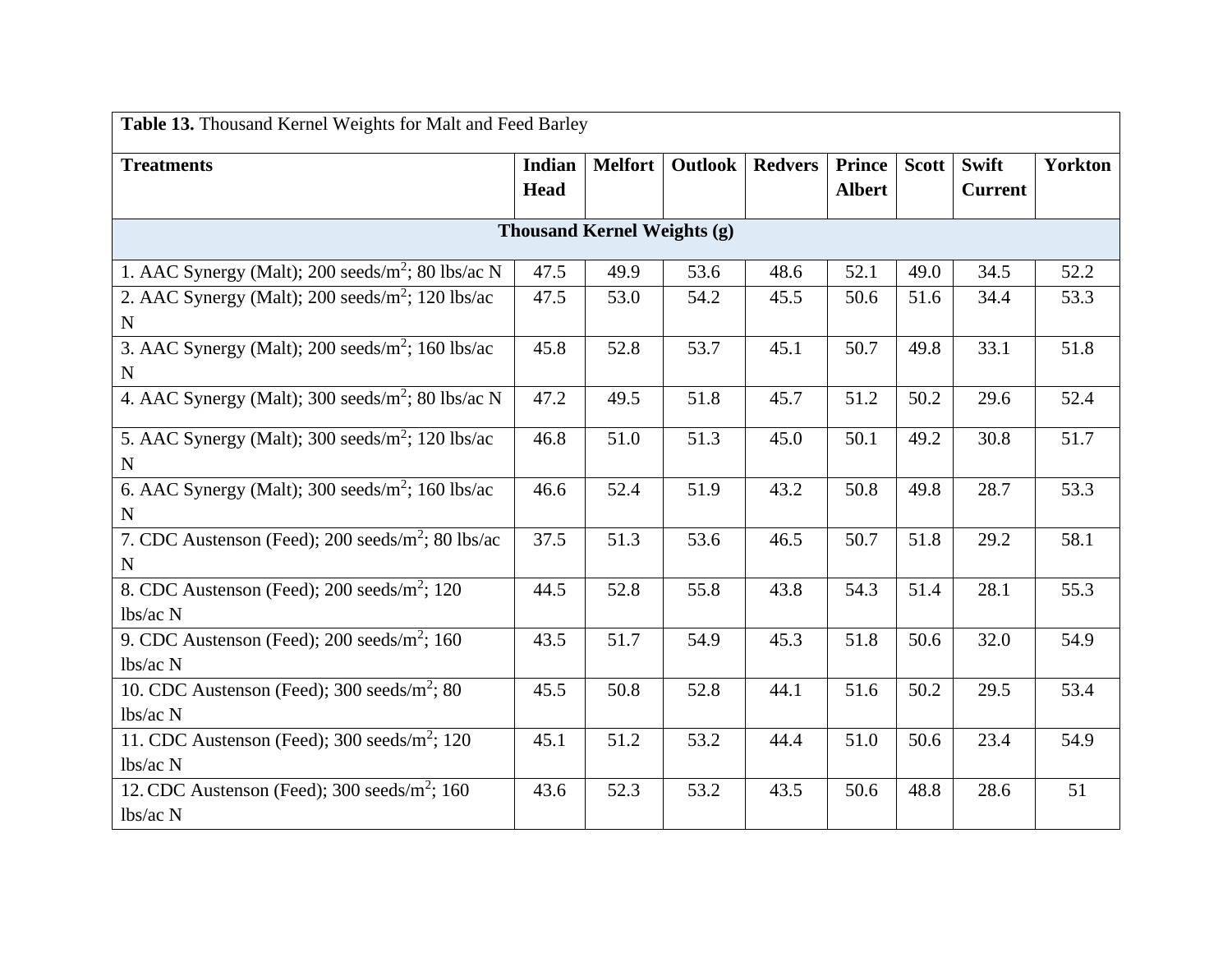| Table 14. Test Weights for Malt and Feed Barley                       |                              |                |                |                |                                |              |                                |                |  |  |  |
|-----------------------------------------------------------------------|------------------------------|----------------|----------------|----------------|--------------------------------|--------------|--------------------------------|----------------|--|--|--|
| <b>Treatments</b>                                                     | <b>Indian</b><br><b>Head</b> | <b>Melfort</b> | <b>Outlook</b> | <b>Redvers</b> | <b>Prince</b><br><b>Albert</b> | <b>Scott</b> | <b>Swift</b><br><b>Current</b> | <b>Yorkton</b> |  |  |  |
| Test Weight $(g/0.5 L)$                                               |                              |                |                |                |                                |              |                                |                |  |  |  |
| 1. AAC Synergy (Malt); 200 seeds/ $m^2$ ; 80 lbs/ac N                 | 315.8                        | 323.6          | 310.8          | 319.3          | 316.4                          | 316.0        | 288.2                          | 316.9          |  |  |  |
| 2. AAC Synergy (Malt); 200 seeds/ $m^2$ ; 120 lbs/ac<br>$\mathbf N$   | 315.5                        | 331.1          | 314.3          | 319.3          | 319.4                          | 319.0        | 286.5                          | 325.3          |  |  |  |
| 3. AAC Synergy (Malt); 200 seeds/ $m^2$ ; 160 lbs/ac<br>$\mathbf N$   | 314.8                        | 331.2          | 311.5          | 314.5          | 316.0                          | 323.5        | 287.2                          | 328.1          |  |  |  |
| 4. AAC Synergy (Malt); 300 seeds/m <sup>2</sup> ; 80 lbs/ac N         | 315.8                        | 322.1          | 312.1          | 314.5          | 305.8                          | 317.5        | 266.5                          | 316.6          |  |  |  |
| 5. AAC Synergy (Malt); 300 seeds/ $m^2$ ; 120 lbs/ac<br>N             | 315.5                        | 327.9          | 311.6          | 315.0          | 300.5                          | 320.3        | 281.5                          | 325.5          |  |  |  |
| 6. AAC Synergy (Malt); 300 seeds/ $m^2$ ; 160 lbs/ac<br>N             | 316.5                        | 334.7          | 312.5          | 312.5          | 318.9                          | 323.0        | 283.4                          | 328.3          |  |  |  |
| 7. CDC Austenson (Feed); 200 seeds/m <sup>2</sup> ; 80 lbs/ac<br>N    | 325.8                        | 341.2          | 327.0          | 333.3          | 330.0                          | 332.5        | 290.4                          | 336.0          |  |  |  |
| 8. CDC Austenson (Feed); 200 seeds/m <sup>2</sup> ; 120<br>lbs/ac N   | 319.3                        | 346.8          | 326.3          | 328.3          | 324.0                          | 335.0        | 280.5                          | 335.7          |  |  |  |
| 9. CDC Austenson (Feed); 200 seeds/m <sup>2</sup> ; 160<br>$lbs/ac$ N | 319.5                        | 344.6          | 326.1          | 327.3          | 324.3                          | 337.5        | 284.8                          | 339.5          |  |  |  |
| 10. CDC Austenson (Feed); 300 seeds/m <sup>2</sup> ; 80<br>lbs/ac N   | 326.3                        | 342.0          | 326.3          | 329.5          | 328.1                          | 337.0        | 284.3                          | 335.7          |  |  |  |
| 11. CDC Austenson (Feed); $300 \text{ seeds/m}^2$ ; $120$<br>lbs/ac N | 323.5                        | 344.9          | 327.4          | 328.0          | 330.3                          | 333.5        | 257.1                          | 336.5          |  |  |  |
| 12. CDC Austenson (Feed); $300 \text{ seeds/m}^2$ ; $160$<br>lbs/ac N | 319.3                        | 345.2          | 324.3          | 323.5          | 330.4                          | 334.5        | 277.2                          | 336.0          |  |  |  |